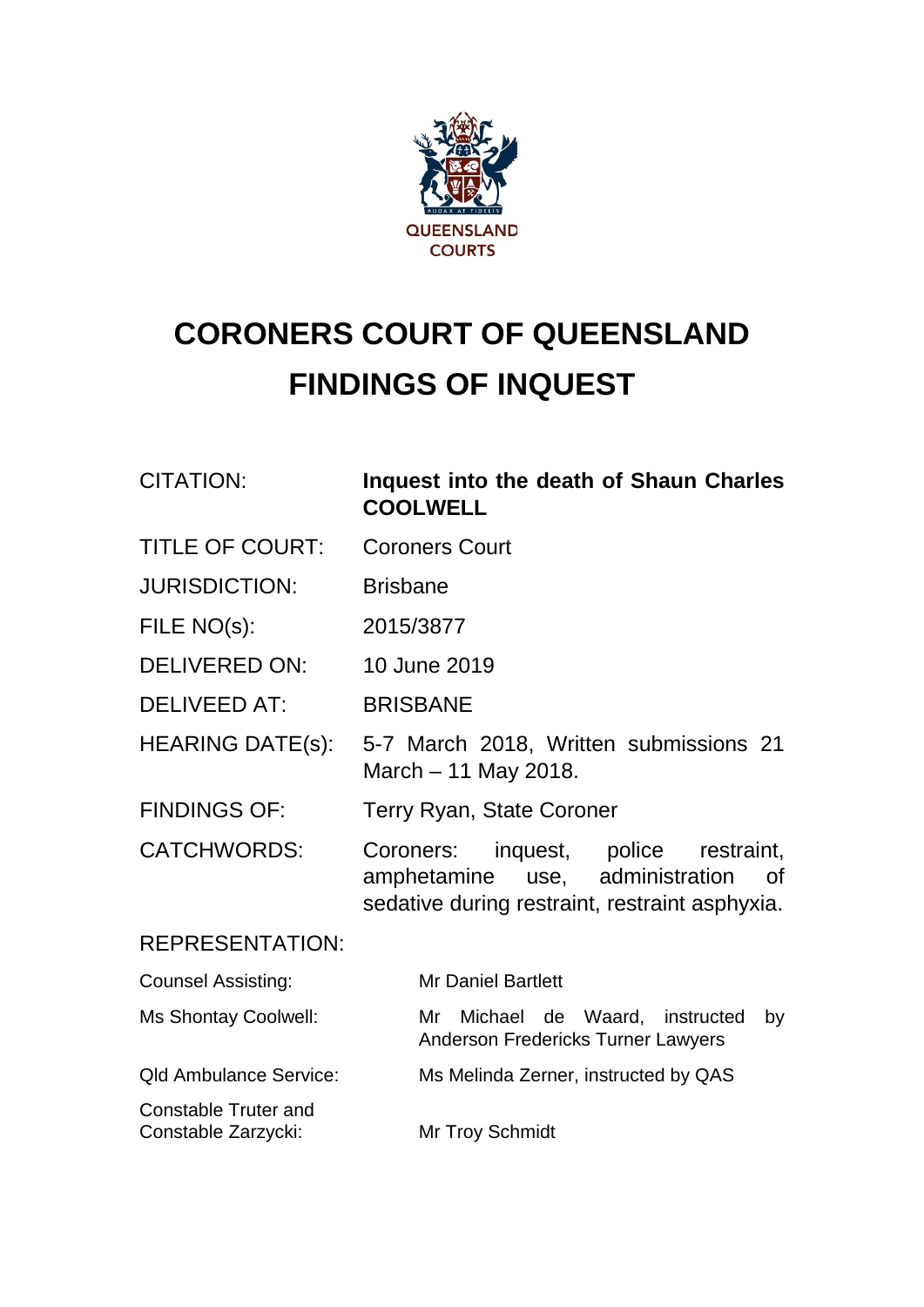Critical Care Paramedic

Commissioner of Police<br>and Snr Sgt Hayden:

Ms Sally Robb, instructed by Corrs Chambers Westgarth

Ms Belinda Wadley, QPS Legal Unit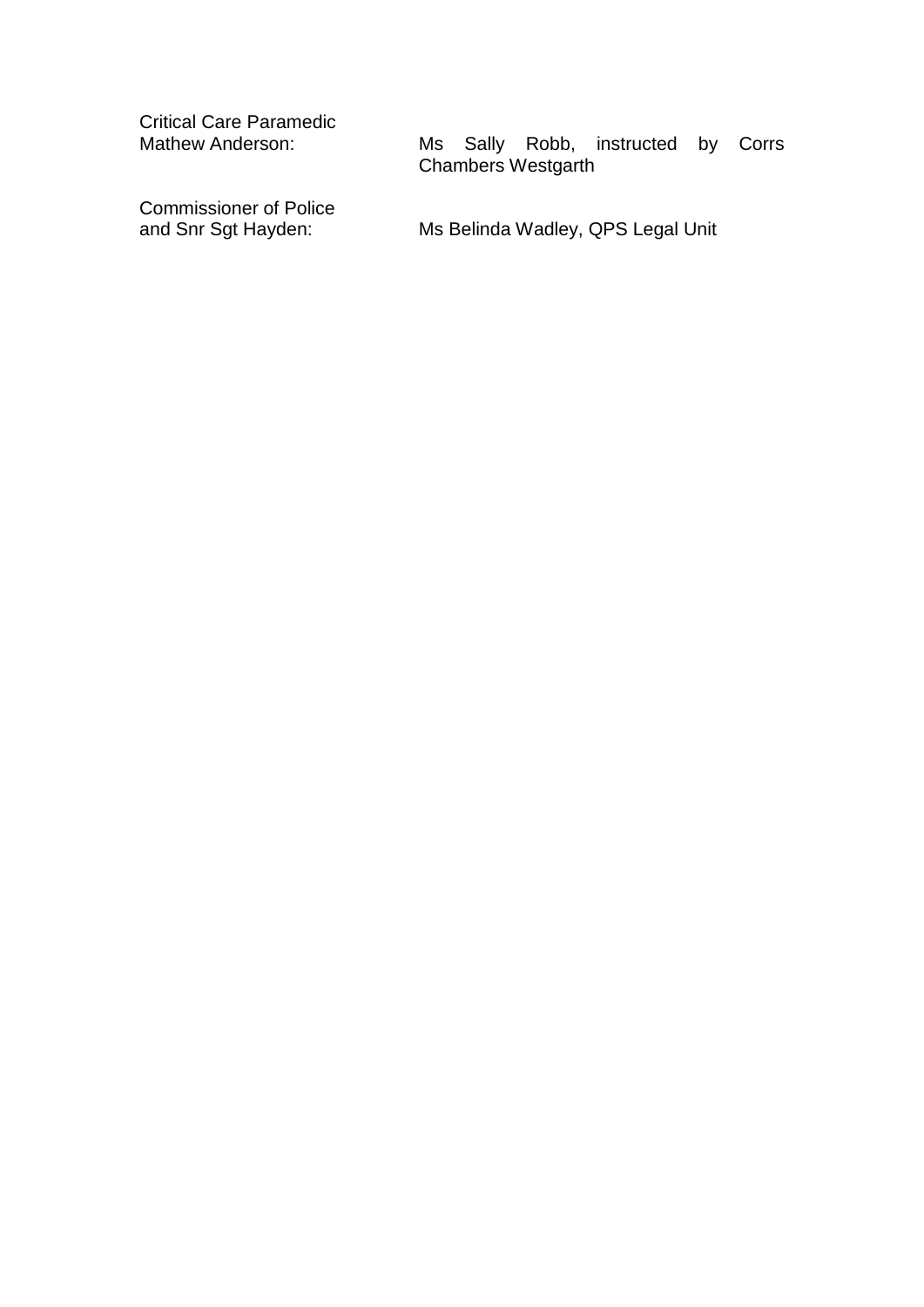## Contents

| Was the administration of midazolam by Queensland Ambulance Service |    |
|---------------------------------------------------------------------|----|
|                                                                     |    |
|                                                                     |    |
|                                                                     |    |
|                                                                     |    |
|                                                                     | 28 |
|                                                                     |    |
|                                                                     |    |
|                                                                     |    |
|                                                                     |    |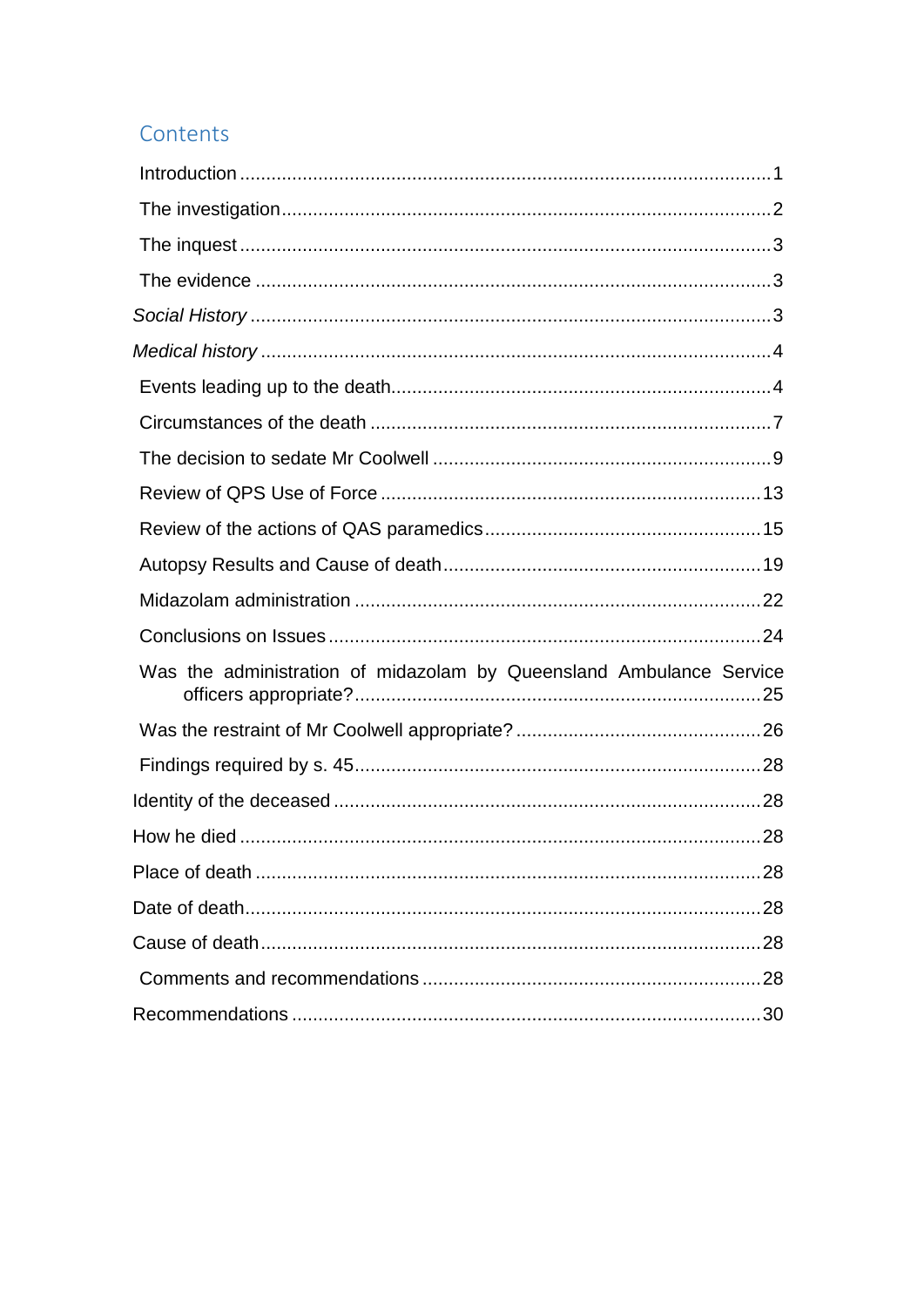#### <span id="page-3-0"></span>**Introduction**

- 1. On 2 October 2015, police and ambulance officers were called to 62 Clare Road, Kingston in response to a call that indicated that Shaun Coolwell was affected by drugs and was at significant risk of harming himself. Queensland Police Service (QPS) officers attended the residence and restrained Mr Coolwell. Shortly afterwards, Queensland Ambulance Service (QAS) officers administered first aid, including a sedative.
- 2. Mr Coolwell rapidly deteriorated during the restraint and police and ambulance officers commenced attempts to resuscitate him. Mr Coolwell was then taken to the Logan Hospital where resuscitation attempts were continued. Those attempts were unsuccessful, and Mr Coolwell was declared deceased on the afternoon of 2 October 2015.
- 3. The investigation into Mr Coolwell's death was conducted under the *Coroners Act 2003*. As the death occurred in the course of a police operation, the *Coroners Act* presumes that an inquest will be held, unless the coroner is satisfied the circumstances of the death do not require the holding of an inquest.
- 4. The purpose of a coronial investigation into a reportable death is to ascertain the identity of the deceased person, when, where and how he died and what caused his death. It is not a function of an inquest to make findings that a person has committed a crime or is civilly liable. The inquest also considered the following issues that were determined to be within scope:
	- Whether the administration of midazolam by Queensland Ambulance Service officers was appropriate.
	- Whether the restraint of Mr Coolwell was appropriate.
	- Whether any further recommendations can be made to prevent a death in similar circumstances from happening in the future.
- 5. It was submitted on behalf of the QAS and CCP Anderson that Ms Coolwell's right to make submissions was confined to matters which may be the subject of adverse findings against her or her brother. I have previously considered this issue in findings delivered after those submissions were received<sup>1</sup>, and concluded that the limitation on a family's right to make submissions that was held to exist in *Annetts v McCann*[2](#page-3-2) does not apply to an inquest under the *Coroners Act 2003*.

<span id="page-3-1"></span><sup>1</sup> *Inquest into the death of Hamid Khazaei*, 30 July 2018

<span id="page-3-2"></span><sup>2</sup> (1990) 170 CLR 596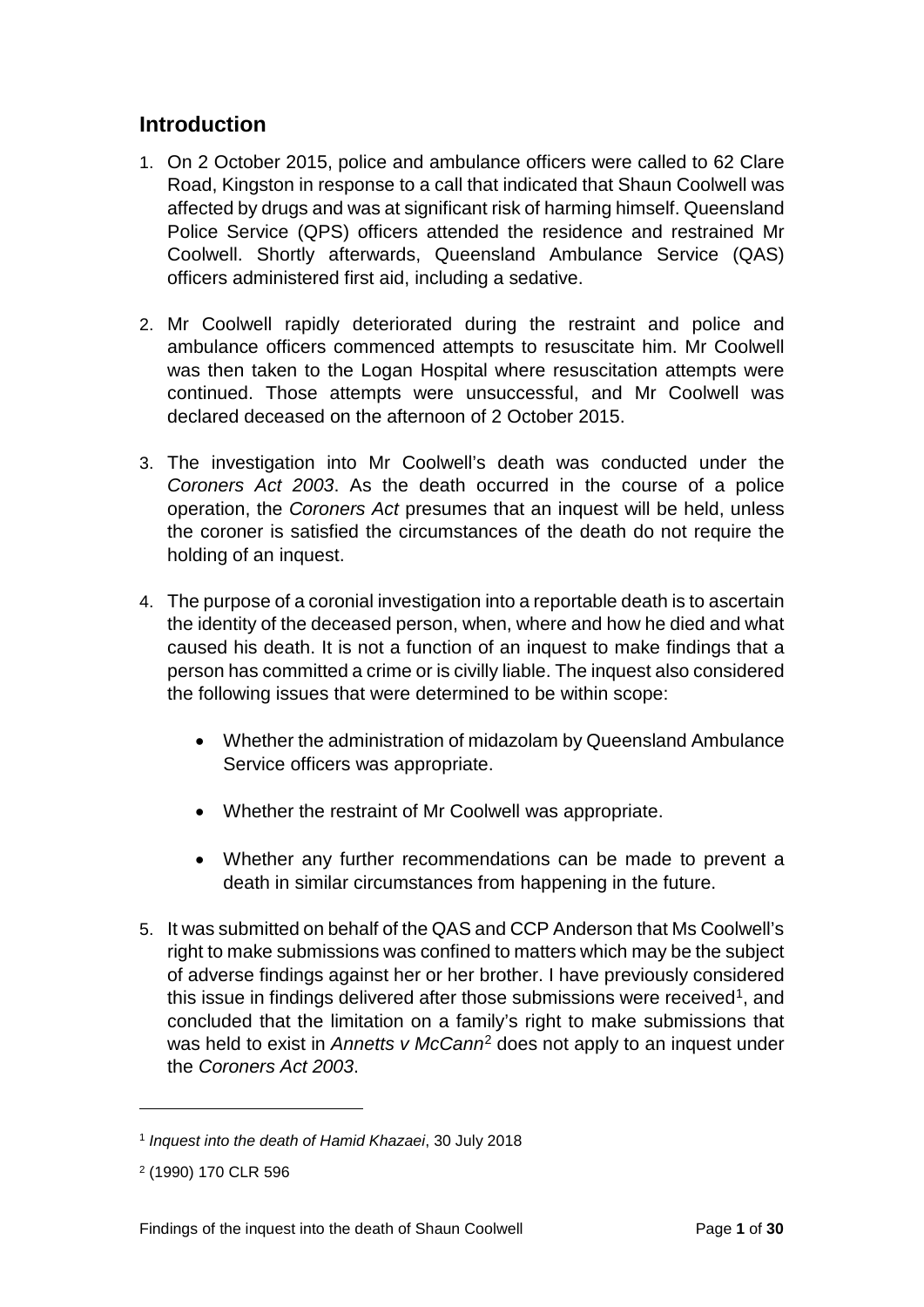## <span id="page-4-0"></span>**The investigation**

- 6. Before Mr Coolwell was declared deceased an investigation into the incident was started by the QPS' District Duty Officer and Regional Duty Officer as an injury in police custody. A forensic examination of the scene was undertaken and a detailed set of photographs taken. A clip seal bag found in the bathroom at the premises was subsequently found to contain traces of methylamphetamine.
- 7. An investigation into Mr Coolwell's death was then taken over by the QPS Ethical Standards Command (ESC) and a report was prepared by Detective Senior Sergeant Lisa Scully.
- 8. Senior Sergeant Scully oversaw the ESC investigations into Mr Coolwell's background and relevant aspects of QPS training and policy. Interviews were conducted with neighbours, and the attending police and ambulance officers who interacted with Mr Coolwell on the day of his death. Body worn camera footage from the attending QPS officers was obtained together with records from the QAS and the Logan Hospital. Statements from QAS paramedics in attendance were also supplied.
- 9. Senior Sergeant Scully's investigation into the death found the police officers involved acted lawfully in the execution of their duty when they restrained Mr Coolwell to allow QAS paramedics to provide medical attention. She found that the officers applied the skills and knowledge obtained through training when dealing with persons exhibiting signs of excited delirium.
- 10. Senior Sergeant Scully concluded that Constable Truter had identified the risk of positional asphyxia due to restraint under bodyweight and attempted to put Mr Coolwell into a position where his breathing was not restricted. She found that Mr Coolwell was monitored throughout the restraint process by QPS and QAS officers and medical attention was provided as soon as he was adequately contained.
- 11. Senior Sergeant Scully also concluded the police officers use of force was necessary to contain Mr Coolwell to prevent him further harming himself and to allow a medical assessment. She found that the application of handcuffs was solely to assist the paramedics. The attending police officers involved provided assistance to Mr Coolwell and supported the paramedics as required. Senior Sergeant Scully submitted that the investigation indicated the officers acted appropriately in an attempt to avert Mr Coolwell's death.
- 12. I am satisfied this matter was thoroughly and professionally investigated and all sources of relevant information have been accessed and analysed.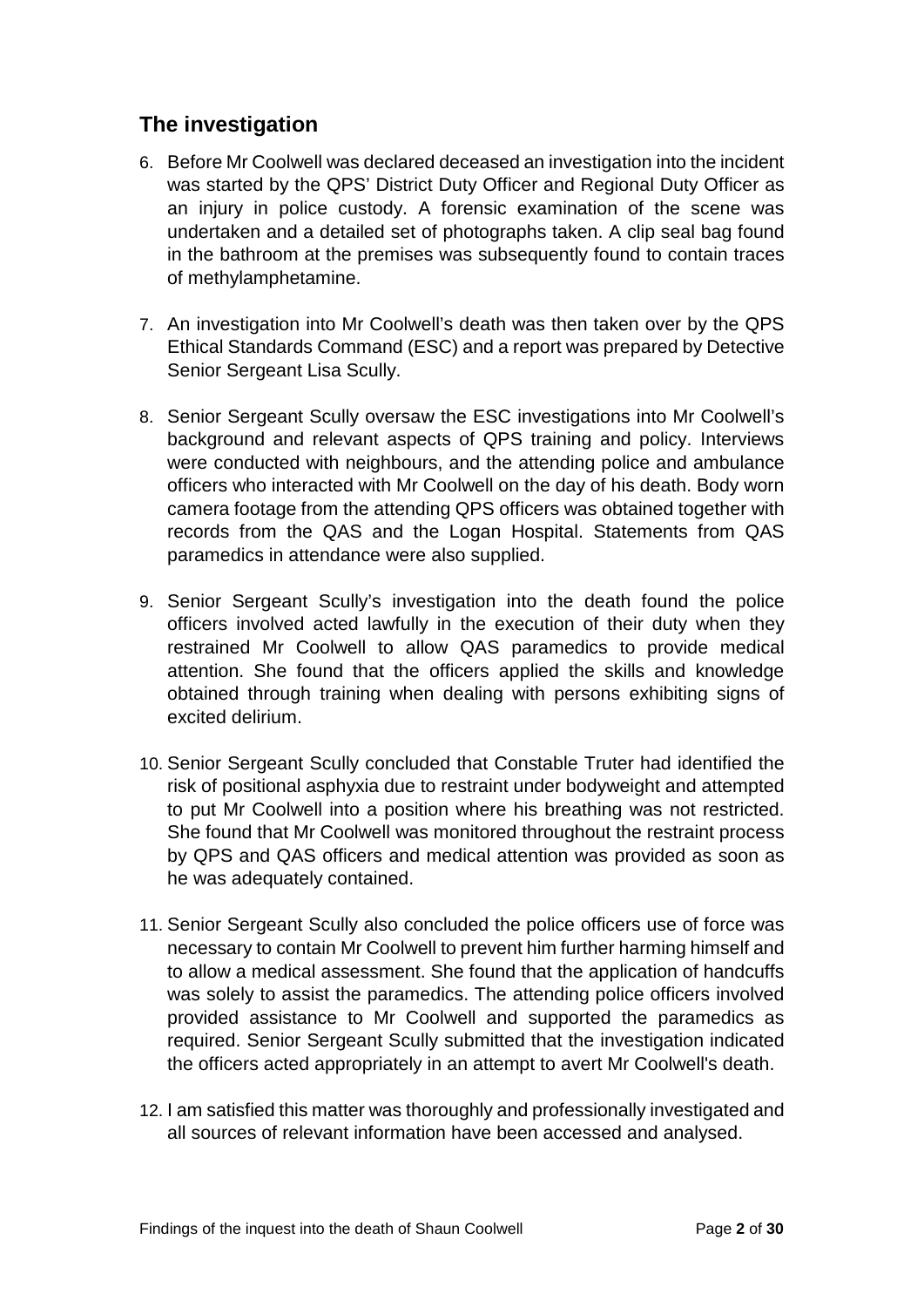## <span id="page-5-0"></span>**The inquest**

- 13. Following a pre-inquest conference on 25 January 2018, the inquest was held in Brisbane from 5-7 March 2018. Thirteen persons were called to give oral evidence at the inquest:
	- Detective Senior Sergeant Lisa Scully
	- William Knight neighbour
	- Krish Wadiwell neighbour
	- Constable Tamzin Zarzycki
	- Constable Barend Truter
	- Alexandra Prescott Advanced Care Paramedic
	- Renee Thorley– Advanced Care Paramedic
	- Mathew Anderson Critical Care Paramedic
	- Dr Philip Storey forensic pathologist
	- Dr Johan Duflou forensic pathologist
	- Senior Sergeant Damien Hayden
	- Professor Peter Pillans specialist in clinical pharmacology
	- Dr Stephen Rashford, Medical Director, QAS

#### <span id="page-5-1"></span>**The evidence**

#### <span id="page-5-2"></span>*Social History*

- 14. Mr Coolwell was a 33 year old Indigenous man who, at the time of his death, resided with his twin sister, Shontay, at 62 Clare Road, Kingston. Mr Coolwell was a single man who was the youngest of six children. He is survived by four siblings and his son, Sebastian.
- 15. Mr Coolwell's older brother, Bradley, died on 12 September 2013 as a consequence of combined effects of respiratory and cardiac failure after he was restrained by security officers at the Logan Hospital, where he had been admitted on an emergency examination order under the *Mental Health Act 2000*.
- 16. Mr Coolwell's sister, Nancy, told police that she thought Mr Coolwell had been depressed due to ongoing family arguments that occurred after Bradley's death. Shontay indicated he had a lot of "bottled up emotions".
- 17. Mr Coolwell commenced offending in his early teens and his criminal history involved several periods of incarceration. He was last sentenced to a term of imprisonment on 24 March 2015. On that date he was sentenced to two years imprisonment and various suspended sentences were imposed cumulatively.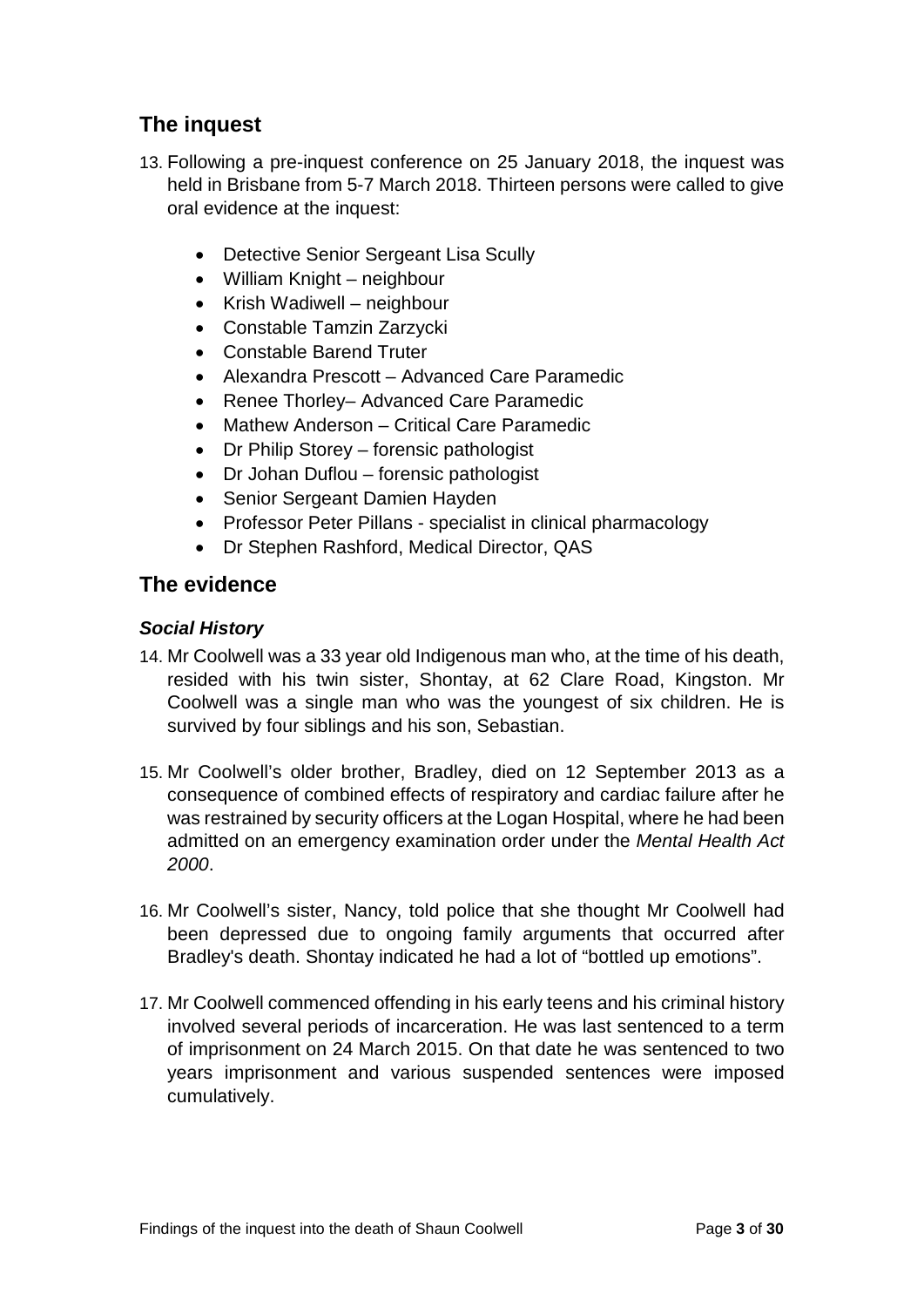- 18. Having been in custody since 12 December 2014, Mr Coolwell was granted court ordered parole from 11 September 2015. A condition of his parole was that he reside with his sister at Kingston.
- 19. Mr Coolwell's compliance with his parole obligations was mostly satisfactory. He did not comply with his curfew soon after he was released and, on 15 September 2015, a urine sample contained presumptive indications of cannabis and methylamphetamine. Further curfew checks were conducted on 19, 20, 22, 25 and 29 September 2015 and Mr Coolwell was at home complying with his curfew on each occasion.
- 20. On 21 September 2015, Mr Coolwell was interviewed by the Parole Board's Show Cause Panel about his non-compliance. He was reported as engaging well and understanding the expectations placed upon him. No recommendation was made that his parole be revoked but he was given a final warning in relation to noncompliance with the parole order.
- 21. Mr Coolwell's family has endured significant trauma as a result of the untimely deaths of Mr Coolwell and his brother in similar circumstances. I extend to them my condolences.

#### <span id="page-6-0"></span>*Medical history*

22. The court received Mr Coolwell's medical file from Queensland Corrective Services. Mr Coolwell did not have a significant history of mental illness or suicidal ideation. Mr Coolwell's general health was consistent with his use of drugs and heavy smoking. He reported that he was a regular user of alcohol, cannabis, amphetamines and heroin. He also had severe coronary disease, which was detailed in the autopsy reports following his death.

## <span id="page-6-1"></span>**Events leading up to the death**

- 23. Nancy Coolwell told investigators that Mr Coolwell went to her home at Annerley at about 6:00am on 2 October 2015. Her daughter answered the door and told him Nancy was sleeping. Mr Coolwell said he would come back later.
- 24. At around 10:30am on 2 October 2015, a neighbour, Ms Danielle Knight, saw Mr Coolwell walking along the footpath to 62 Clare Road, Kingston, which is a highset timber residence with a small landing facing the street. Ms Knight said that Mr Coolwell appeared to be affected by drugs because he was weaving from side to side.<sup>[3](#page-6-2)</sup> About 30 minutes later she and her husband, William, noticed all the children from the Coolwell residence at the front of the property. She said that they all looked "really worried". She then

<span id="page-6-2"></span><sup>3</sup> Ex B7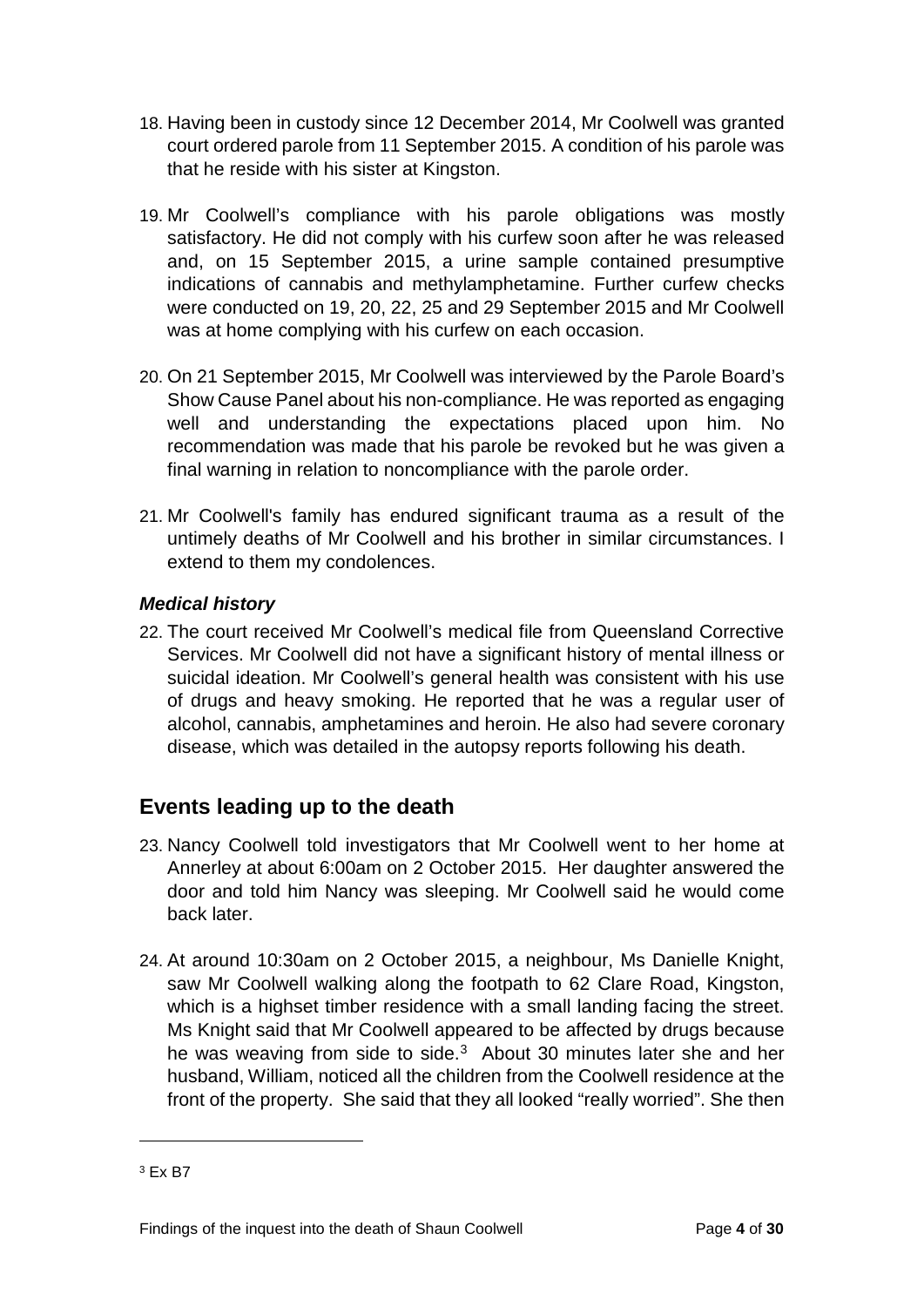asked the children what was happening, and they told her that Mr Coolwell was "smashing the house up". Ms Knight then called 000 for assistance.

- 25. Mr Coolwell's sister, Shontay, was at the back of the premises hanging out washing when she saw her brother return home. Mr Coolwell went upstairs to have a shower. He was home for about 30 minutes when he had a violent episode which she thought was likely to be drug induced. She went to assist her brother but could not settle him.
- 26. Shontay said that she found her brother lying in a tub of hot water. She tried to turn off the tap but he kept turning on the hot water. He was continually yelling and calling for his mother and his deceased brother, saying "forgive me for my sins". Soon after, she saw he was lying naked in the bathroom banging his head on the floor and door frame. He was also bleeding profusely from a very deep cut to his ankle which likely resulted from his kicking the bathroom vanity.
- 27. Shontay made a 000 call at 11:22am. She told the call taker that her brother was going crazy in the shower, he was naked and screaming that something was on him. She also said that he was bleeding from his feet and was hysterical and lashing out, kicking and throwing his arms about and injuring himself. Shontay told the call taker that her brother was possibly under the influence of drugs. She said that a neighbour had called the QAS for assistance but that the QPS would also be required to calm her brother down. The QAS had also called the QPS for assistance to attend at the address at 11:22am.
- 28. Mr William Knight heard the commotion and went into the house with Ms Coolwell to assist after being told that Mr Coolwell had stabbed himself. He told the inquest that he saw Mr Coolwell on the floor of the bathroom where there was lots of blood and the sink was broken. Mr Knight said that Mr Coolwell was moving uncontrollably, flailing his limbs and head-butting the door. He said that it was like he was in a state of psychosis.[4](#page-7-0) Mr Knight said that although he and another neighbour, Mr Wadiwell, could get into the bathroom, he did not see the point in trying to restrain Mr Coolwell because "*he was just uncontrollable …he's quite a large lad too… There was blood on the floor, water all over the floor, the bath was full of water*." He said that he then waited for the QPS and paramedics to arrive.

<span id="page-7-0"></span><sup>4</sup> Ex B8, p4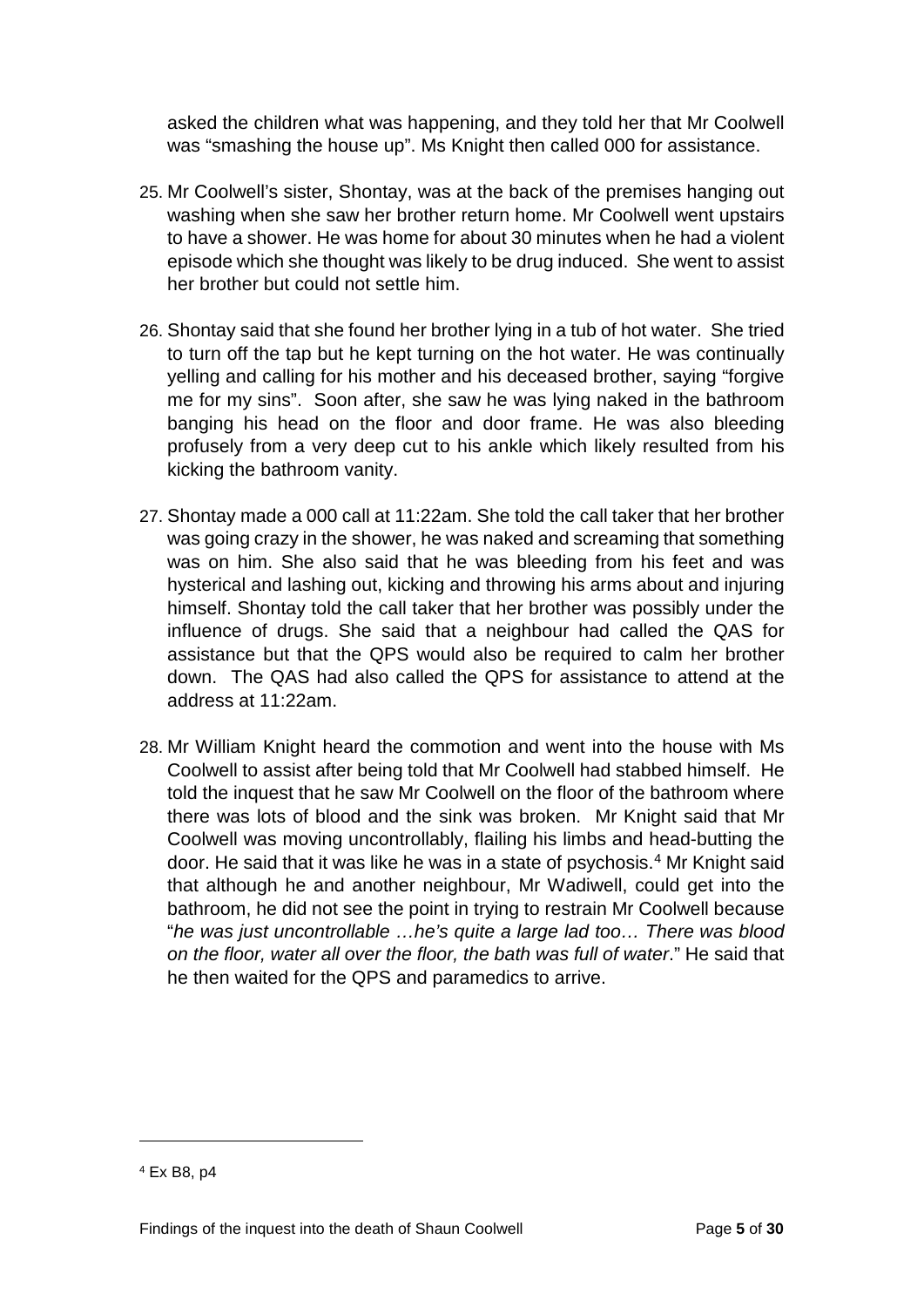- 29. Mr Knight said that it was a significant challenge for the QPS officers to restrain Mr Coolwell because he kept flailing around. He said that he saw a QPS officer drag Mr Coolwell out of the bathroom by his legs and then restrain Mr Coolwell with the help of a female officer. Mr Coolwell remained lying on his stomach after he was restrained with the police officers crouching over him. He did not witness the entire restraint but could not see any knees or elbows being applied to Mr Coolwell. He had no concerns about the way in which he was restrained.
- 30. Another neighbour, Mr Krish Wadiwell, also went to assist after his wife drew his attention to the commotion at the Coolwell residence. Mr Wadiwell saw Shontay, who told him that her brother was pouring hot water on himself in the bathroom and "he's not quite there and he might be hurting himself". [5](#page-8-0)
- 31. Mr Wadiwell went to the bathroom where he found Mr Coolwell lying naked on the floor in apparent excruciating pain; twisting and hitting his head. Mr Wadiwell was concerned that Mr Coolwell would cause a serious injury to himself. He called 000 and was told the QPS and QAS were on the way to the address. Mr Wadiwell also asked Shontay to retrieve a mattress that might be placed on top of Mr Coolwell in order to prevent him from further injuring himself. The mattress was then placed in the hallway outside the bathroom.
- 32. Mr Wadiwell told the inquest that after the QPS arrived he saw a male police officer pull Mr Coolwell out of the bathroom by his ankles and across the mattress in the hallway. He said that Mr Coolwell was moving less at that time and appeared to be very tired as he had been thrashing about for five minutes.
- 33. Mr Wadiwell told the inquest that he saw the male police officer put a knee on Mr Coolwell's back to prevent him from moving. He also saw a female officer place a boot on his back or knee. However, Mr Wadiwell did not consider that the QPS officers were "rough" and he agreed that Mr Coolwell needed to be restrained as he thought it was a medical emergency. He thought that the QPS officers were "cool, calm and orderly". Mr Wadiwell then heard a QPS officer ask a paramedic if Mr Coolwell could be sedated. The paramedic's response was that she needed a more senior officer's authorisation. Mr Wadiwell said that he then left the house. He later heard that Mr Coolwell had died.

<span id="page-8-0"></span><sup>5</sup> Ex B15, p4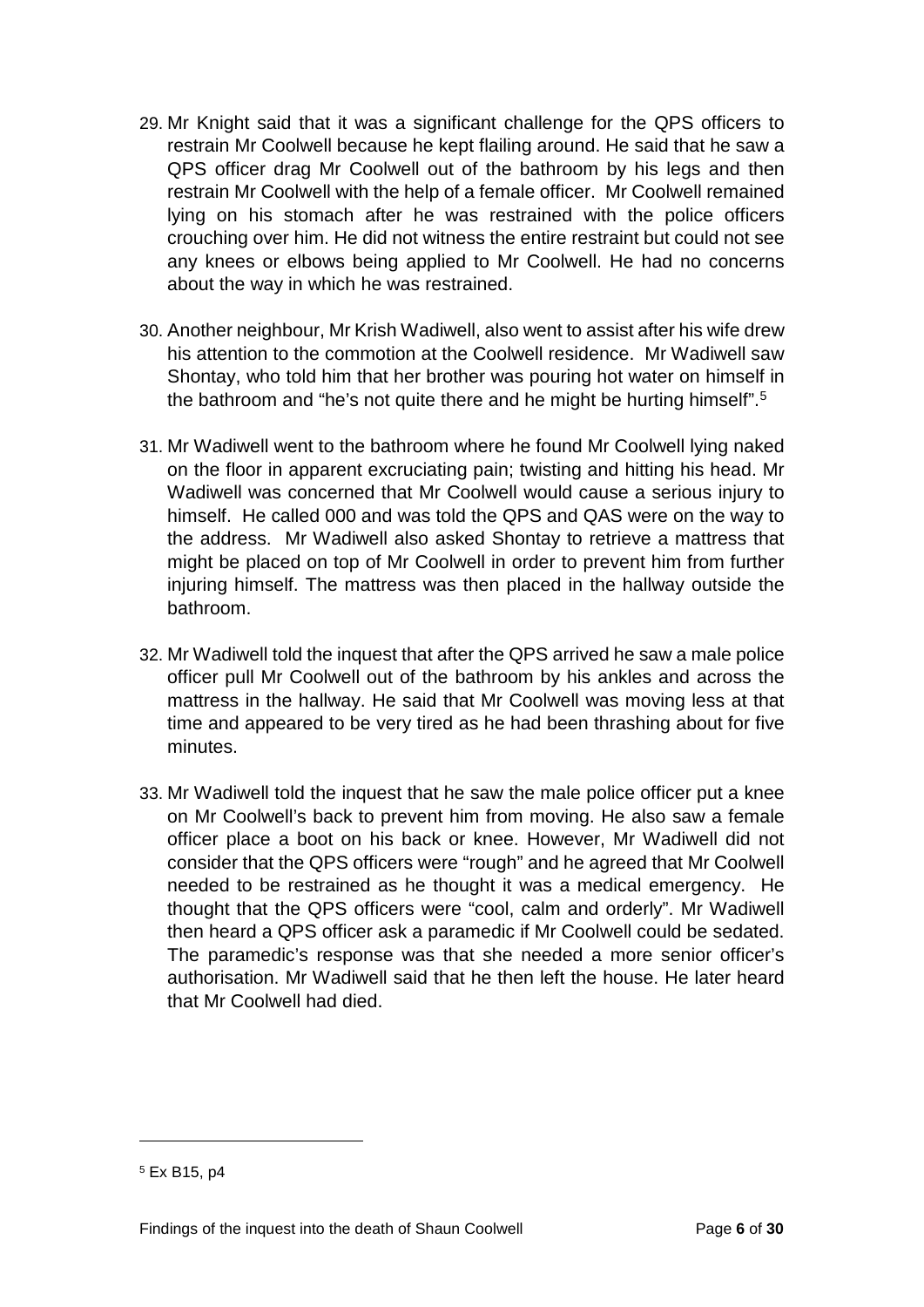## <span id="page-9-0"></span>**Circumstances of the death**

- 34. Constable Barend Truter and Constable Tamzin Zarzycki were performing traffic patrols when tasked with the job at 11:27am. The job codes were "QAS assist" and "attempted suicide". They arrived at 62 Clare Road at around 11:32am. QAS Advanced Care Paramedics (ACP) Alexandra Prescott and Renee Thorley arrived at the same time. Constable Truter said he was not wearing a body worn camera as they were not issued by the QPS and were not compulsory at that time.
- 35. Constable Truter went to the bathroom with Shontay. He saw blood on the bathroom door. He asked Mr Coolwell to open the door but was then able to open the door himself. He saw that Mr Coolwell was naked on the floor, face down with his head towards the sink and feet just inside the door. There was blood and water everywhere and Mr Coolwell's ankles were covered in blood. Mr Coolwell kicked the door closed so Constable Truter pushed it open. Constable Truter said that Mr Coolwell was waving his fists on the ground, wriggling around and making noises. He was screaming and yelling out but not using specific words. The vanity door had been ripped off and there was a large hole in the wall near the vanity.
- 36. Constable Truter said he pulled Mr Coolwell into the hallway to allow more room for the paramedics to provide treatment. Officers Truter and Zarzycki restrained Mr Coolwell in a prone position across the hallway. Constable Truter stated he placed his knee on the back of Mr Coolwell's hamstrings to stop his kicking, which was causing blood to spray into the hallway. The officers attempted to calm Mr Coolwell, telling him they were there to help him. He was not responding verbally, and continued to violently thrash around, kicking his legs with his arms tucked underneath his body.
- 37. Constables Truter and Zarzycki considered it was necessary to restrain Mr Coolwell with handcuffs to prevent him further injuring himself, for the safety of the officers involved, and to allow paramedics to provide him with medical treatment. Constable Truter stated he took out his handcuffs and grabbed Mr Coolwell's left arm and placed the handcuffs on. Assisted by Constable Zarzycki, Constable Truter struggled to get Mr Coolwell's second arm, which was tensed, but eventually managed to cuff Mr Coolwell's arms behind his back. Constable Truter told the inquest that he also lifted Mr Coolwell's shoulder to aid his breathing while he was on floor.
- 38. Constable Zarzycki told the inquest that after Mr Coolwell was restrained initially, she continued to update the paramedics stationed in the adjacent lounge room. She said that Constable Wallis secured Mr Coolwell's head to prevent him from hitting it against the bathroom doorway. Constable Zarzycki said that it was not until after the QAS paramedic administered a sedative that Mr Coolwell experienced breathing difficulties. The handcuffs were then removed and Mr Coolwell was relocated to the lounge room.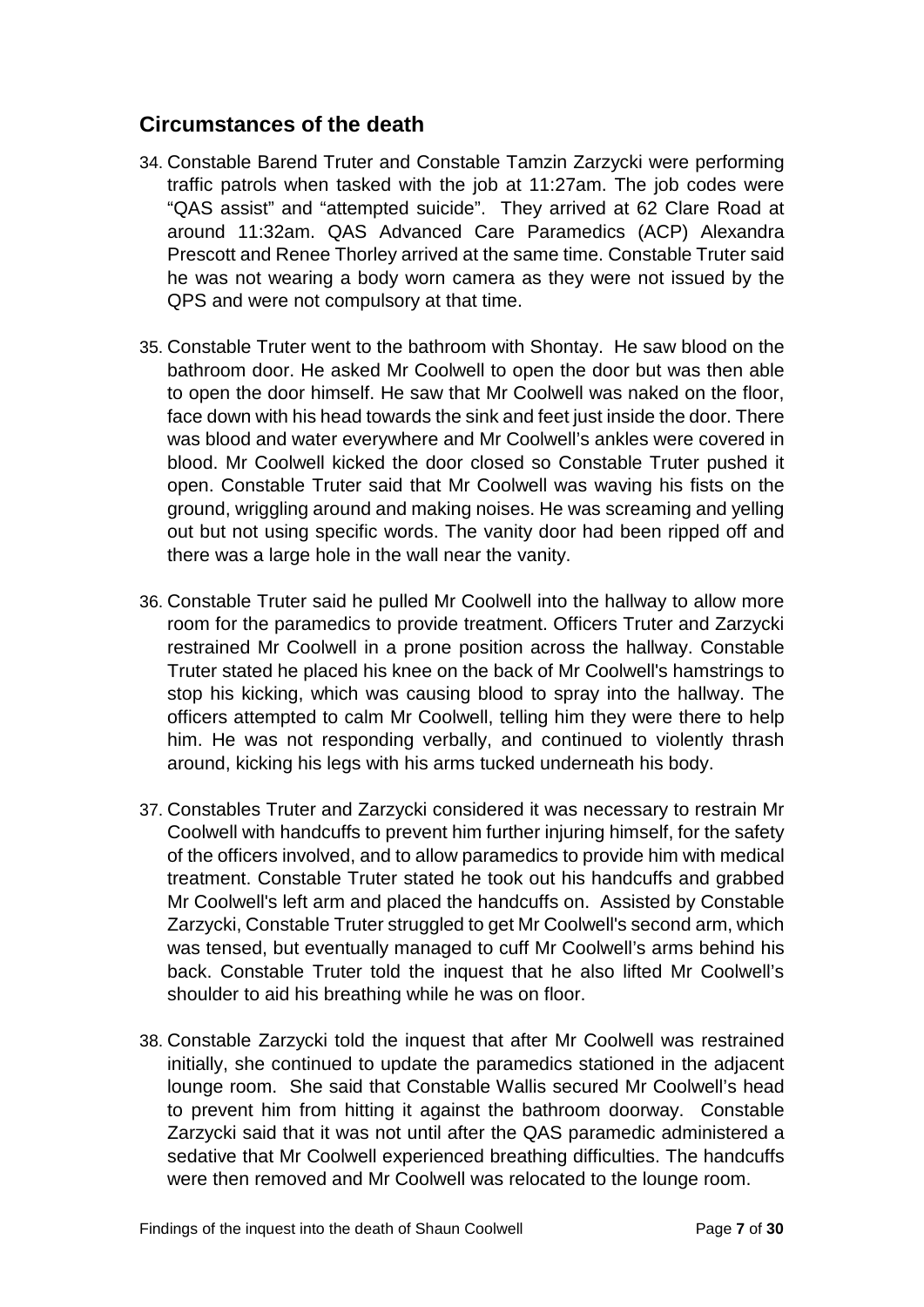- 39. Constable Zarzycki was unable to recall the exact conversation she had with paramedics in relation to the sedation of Mr Coolwell but she said that it was not unusual for her to request that persons be sedated. Her objective was to calm Mr Coolwell down. She accepted that she asked for him to be sedated and that she was initially told a more senior paramedic was required to administer a sedative.
- 40. Constable Zarzycki said that whether a person was sedated was ultimately a question for the QAS. She said that if she was presented with the same circumstances she would not act differently. She agreed that the QPS policy in relation to handcuffs was to keep them on because of the risk a restrained person posed to officers once cuffs were removed.
- 41. Constable Truter later indicated that he had restrained Mr Coolwell under the provisions of the *Mental Health Act 2000* (as it then was) concerning emergency examination orders. He told the inquest that the legal basis for his actions was s 609 of the *Police Powers and Responsibilities Act 2000 (PPRA),* which entitles police officers to enter places and detain persons to prevent injury to persons and property.
- 42. Police officers Jennifer Wallis and Nathan Armstrong arrived while Mr Coolwell was being restrained in the hall. They were both wearing body worn cameras. The time coding on Officer Armstrong's body worn camera indicates they walked into the premises at 11:33am. Mr Coolwell can be seen struggling with officers and vigorously moving his head at this time.
- 43. Constable Truter's evidence was that he did not discuss sedation with paramedics. However, he agreed that Mr Coolwell needed sedation because after he was cuffed, he continued to be tense and was still knocking his head against the door frame. Shortly after he was sedated Constable Truter felt Mr Coolwell's muscles relax.
- 44. Constable Truter told the inquest that soon after Constable Wallis arrived, Shontay Coolwell asked him to remove the handcuffs but he declined because Mr Coolwell had been acting violently. He said that he was monitoring Mr Coolwell's pulse at that time. Constable Truter declined two further requests from Shontay Coolwell to remove Mr Coolwell's restraints over a period of two minutes. He said that Mr Coolwell was very strong and he was informed by Constable Wallis that he was still breathing. During this period, he noticed brown phlegm and water coming from Mr Coolwell's mouth and his level of concern increased.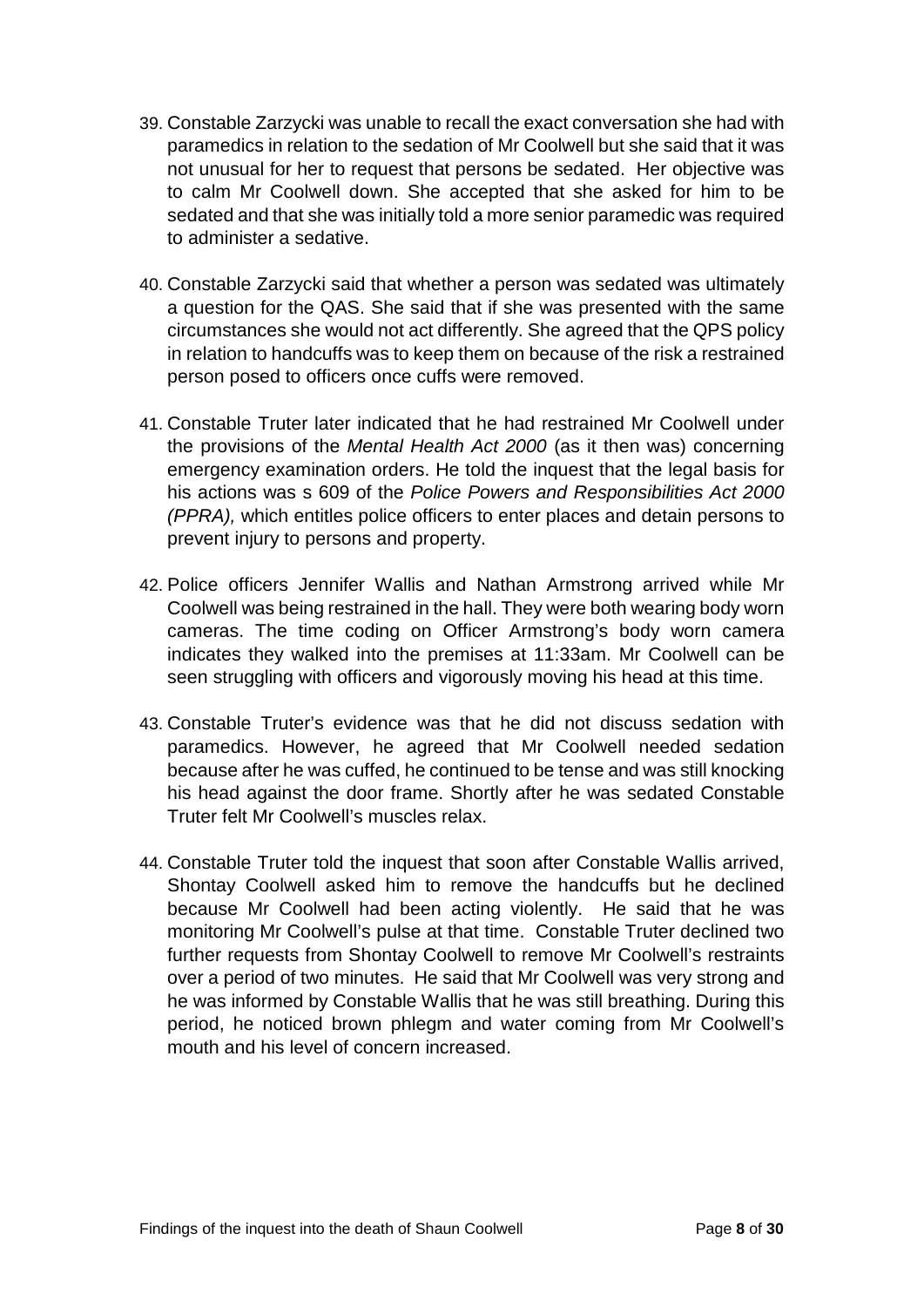## <span id="page-11-0"></span>**The decision to sedate Mr Coolwell**

- 45. ACP Thorley provided several statements and gave evidence at the inquest.[6](#page-11-1) The second statement was provided after ACP Thorley had the benefit of viewing the body worn camera footage. The case had been allocated as a Code 25 Bravo – suspected mental health case. ACP Thorley said that the paramedics were advised to wait for the QPS to arrive before entering the residence. They went to the residence and waited on the front landing for around 90 seconds before a police officer asked them to enter. ACP Thorley said that as soon as she entered, she was asked by a female police officer to sedate Mr Coolwell. She told the officer that a more senior paramedic would have to attend to administer sedation.
- 46. From the front landing, ACP Thorley thought she could hear Mr Coolwell yelling and he was very agitated. On entry to the hallway she could see that he was being restrained by police officers. ACP Thorley said that she was able to visualise Mr Coolwell and noticed he had scratches to both arms and wounds to both feet. He appeared normal in colour and was conscious and breathing. When she attended to his feet, she saw that Mr Coolwell had multiple deep lacerations. One laceration on his ankle appeared to be down to the bone with Achilles tendon involvement and was actively bleeding.
- 4[7](#page-11-2). In her initial statement<sup>7</sup> ACP Thorley said she had completed an assessment and noted that Mr Coolwell had a good pedal pulse on his left foot but it was hard to get a pulse on his right foot. Her focus was on treating Mr Coolwell's feet and the significant injury to his ankle. However, in her subsequent statement and at the inquest she conceded that paramedics had not checked Mr Coolwell's blood pressure, heart rate or ECG. Nor did they check his airway.
- 48. Critical Care Paramedic (CCP) Mathew Anderson attended the scene at about 11:36am. ACP Thorley's initial evidence was that at that time Mr Coolwell was still SAT +3 (Sedation Assessment Tool) and he was still resisting the handcuffs. A SAT score of +3 is based on the patient being assessed by a QAS officer as "combative, violent, out of control" with "continual loud outbursts".<sup>[8](#page-11-3)</sup>

<span id="page-11-1"></span><sup>6</sup> Ex B12-B12.1

<span id="page-11-2"></span><sup>7</sup> Ex B12

<span id="page-11-3"></span><sup>&</sup>lt;sup>8</sup> Ex C9. This document notes that "A SAT score of +2 or +3 is a good predictor of the need to administer sedation and should prompt the ACP to consider requesting CCP backup for assessment and management."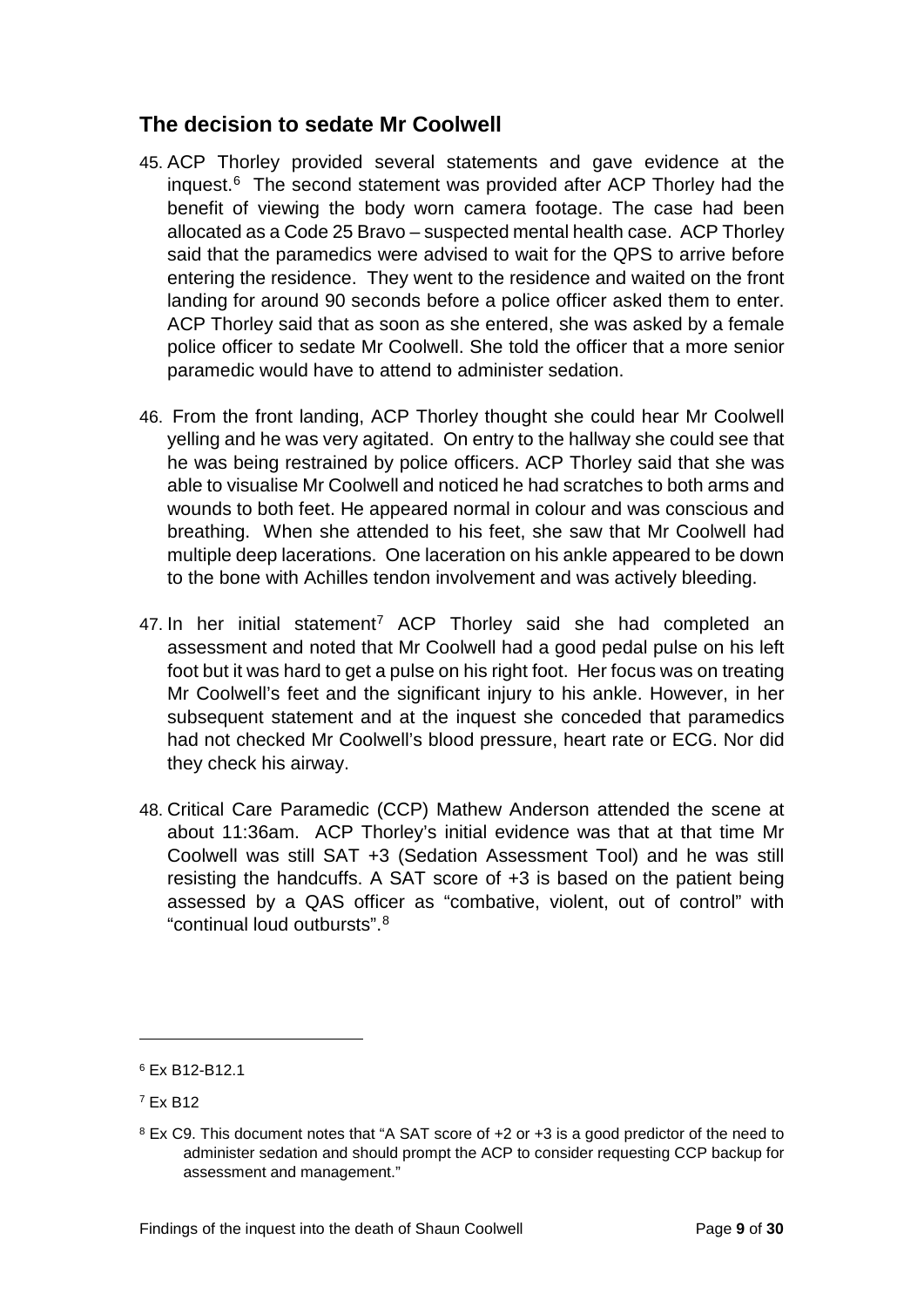- 49. However, ACP Thorley later acknowledged this was based on her perceptions at the time of arrival, the information given by QPS officers and the fact Mr Coolwell was restrained. As she was focussed on treating his feet, she was reliant on the QPS officers to alert her to a change in Mr Coolwell's presentation. She also acknowledged that, in hindsight, Mr Coolwell should have been repositioned and a full assessment undertaken to determine his SAT score before midazolam was administered. At the inquest she conceded that it was not possible to conduct a SAT assessment while located at a person's feet and that, in hindsight, she did not think that Mr Coolwell required sedation.
- 50. ACP Thorley also said that if similar circumstances arose again, the patient would not be given midazolam. Instead, in accordance with revised QAS guidelines they would be given droperidol and moved from the prone position.
- 51. ACP Prescott said that after ACP Thorley went to attend to Mr Coolwell, she went outside to request the attendance of a critical care paramedic for sedation. As she was doing so, CCP Anderson arrived at the scene. ACP Prescott told CCP Anderson that the QPS were restraining Mr Coolwell, and that he was quite aggressive and likely to require sedation.<sup>[9](#page-12-0)</sup>
- 52. ACP Prescott said that when she and CCP Anderson went inside the residence Mr Coolwell was still lying on the floor being restrained by police officers. In her statement ACP Prescott said that paramedics discussed sedation and determined it was best to sedate Mr Coolwell before the handcuffs were removed. However, at the inquest she clarified that this discussion did not take place but she recalled briefing CCP Anderson about the situation. ACP Prescott agreed that she noticed that Mr Coolwell had become quiet and less resistant before the midazolam was administered.
- 53. In her initial statement, ACP Prescott said that as CCP Anderson administered the midazolam she saw Mr Coolwell vomit a large amount of clear fluid. However, in a subsequent statement, completed following a review of the body worn camera footage, she acknowledged that he had also vomited before he was given midazolam. The footage records that she informed CCP Anderson before the administration of midazolam that Mr Coolwell had become "somewhat unresponsive". The footage also records that ACP Prescott informed CCP Anderson that there was a significant amount of vomiting occurring after the administration of midazolam.

<span id="page-12-0"></span><sup>9</sup> Ex B11, p2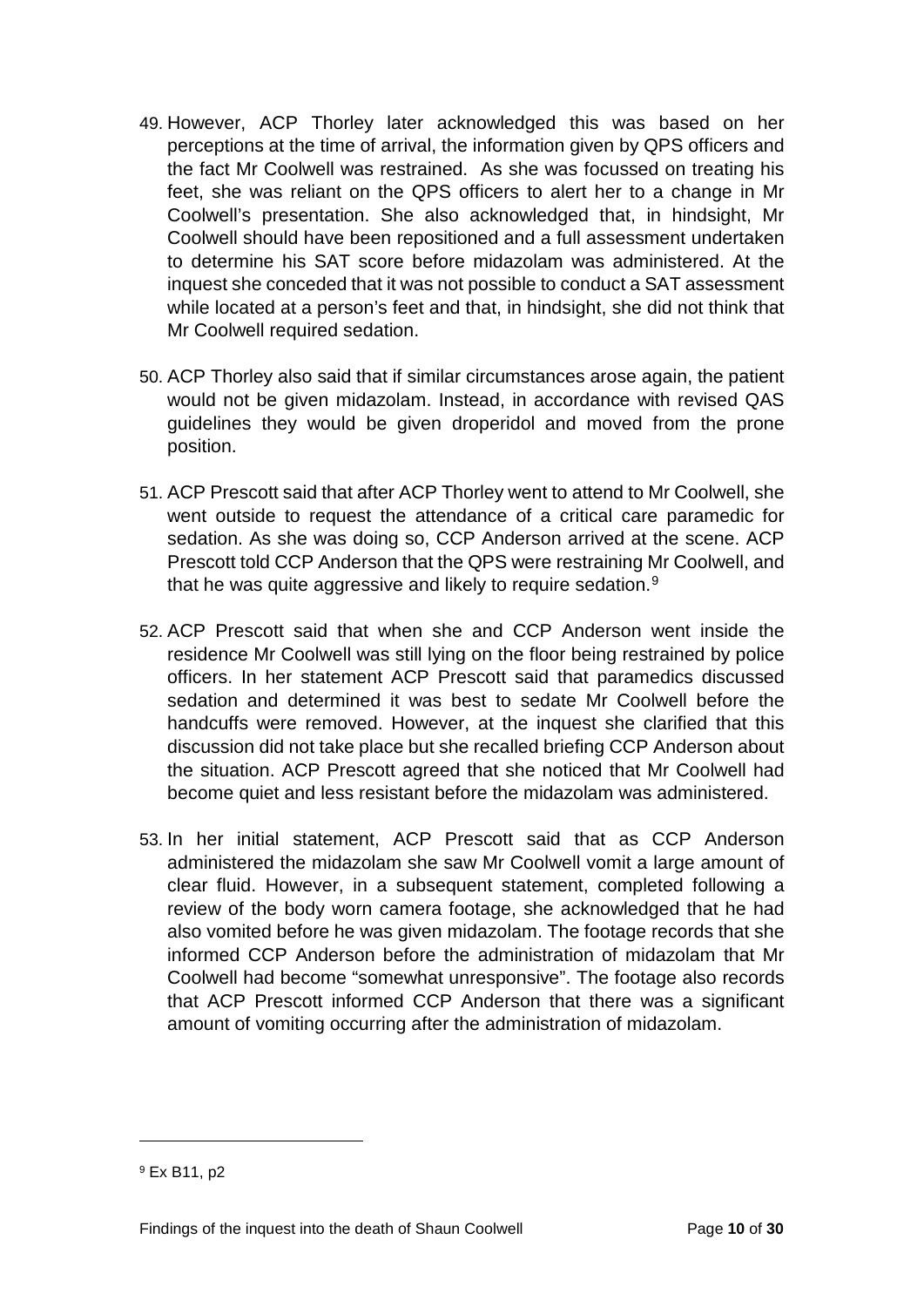- 54. ACP Prescott said that ACP Thorley checked for a pedal pulse but was unable to feel one. CCP Anderson then directed that the handcuffs be removed and ACP Prescott noted that Mr Coolwell did not react. Mr Coolwell was then moved to the lounge room where resuscitation efforts were commenced.
- 55. The supplementary statement of ACP Prescott indicates that following a review of the video footage she considered that the tension present in Mr Coolwell's arms and shoulders may have been indicative of a hypoxic seizure, and that she should have reported this to CCP Anderson and undertaken an assessment of Mr Coolwell. In hindsight, she considered that her clinical judgement was clouded by the circumstances in which Mr Coolwell was being restrained.[10](#page-13-0)
- 56. ACP Prescott said that following Mr Coolwell's death several training packages were provided to advanced care paramedics regarding agitated patients, acute behavioural disturbance and the implementation of the sedation drug droperidol. She had attended at two cases in which droperidol had been administered successfully. She had also received training in relation to the appropriate positioning of patients who were agitated and experiencing excited delirium secondary to drug intoxication.
- 57. CCP Anderson informed the inquest that he had been a paramedic for 28 years and a mobile CCP for over 16 years. He was employed as a clinical support officer with the clinical education unit in the Metro South local ambulance service network. This role involved attaching himself to cases and attending for the purpose of field coaching and auditing of other paramedics. [11](#page-13-1)
- 58. CCP Anderson said that in hindsight he would not have sedated Mr Coolwell but did so because he was led to believe that he was SAT +3 and experiencing an acute behavioural disturbance. He said that he had examined Mr Coolwell and saw that he was struggling and agitated. His eyes were open and he was breathing and he had multiple injuries. He considered that the sedation would be useful to "switch off" what he thought were the effects of a drug induced psychosis which may have led to serotonin syndrome or excited delirium. He was concerned about Mr Coolwell's safety and the safety of the QPS officers and paramedics.

<span id="page-13-0"></span><sup>10</sup> Ex B11.1, p4

<span id="page-13-1"></span><sup>11</sup> Ex B1, p1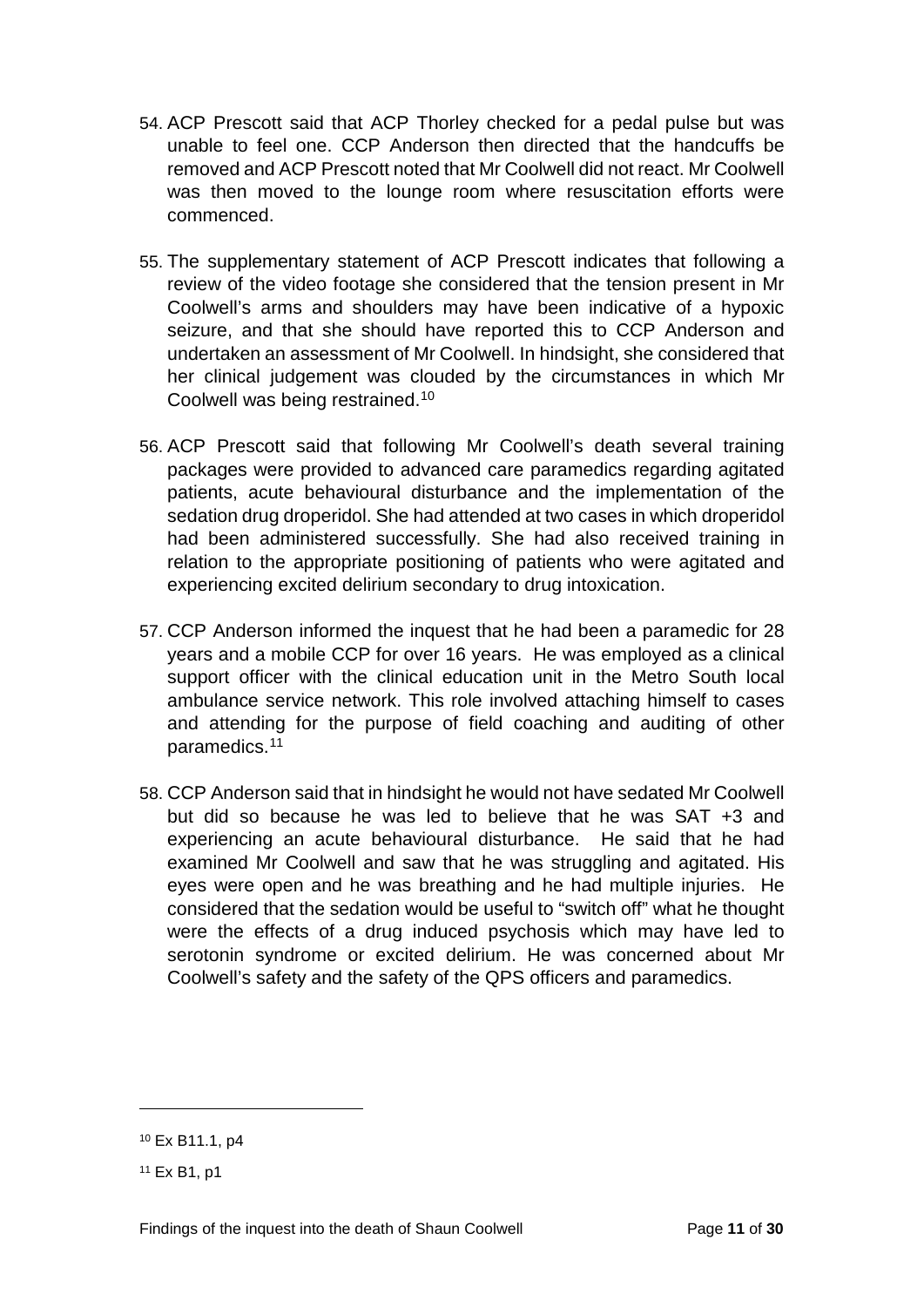- 59. CCP Anderson said that his plan was to move Mr Coolwell from the confined hallway into the lounge room after he had administered midazolam in order to undertake an assessment and provide treatment. He briefly left the hallway to draw up the midazolam and returned to administer it into his right deltoid muscle. At the same time, he was informed that clear fluid was coming out of Mr Coolwell's mouth. Mr Coolwell became unresponsive soon after, and resuscitation commenced when a pulse was unable to be detected.
- 60. CCP Anderson frankly acknowledged that on reviewing the body worn camera footage it was apparent that while he was drawing up the midazolam Mr Coolwell deteriorated, and he was showing signs of respiratory compromise. He agreed that in those circumstances midazolam should not have been administered and that he should have undertaken a complete assessment himself. He said the case highlighted the risks associated with acting on assumptions over assessment, and the importance of following QAS guidelines and procedures in emergency situations.[12](#page-14-0)
- 61. At the inquest, CCP Anderson's attention was drawn to a portion of body worn a camera footage where, before he administers midazolam, a male remarked "*so he's awake and everything?*" He was unable to recall making that remark and agreed that it would be inappropriate to administer midazolam to an unconscious patient. He agreed that the QAS team could have worked better together at the scene, including attending to basic matters such as establishing that Mr Coolwell's airway was clear, that he was breathing and had circulation.
- 62. By around 12:30pm Mr Coolwell had not regained consciousness, but return of spontaneous circulation had been achieved, and Mr Coolwell was transferred to the Logan Hospital. Mr Coolwell was admitted to the Logan Emergency Department at 12:50pm. Resuscitation attempts were continued unsuccessfully and at 1:36pm Mr Coolwell was declared deceased.

<span id="page-14-0"></span><sup>12</sup> Ex B1, p3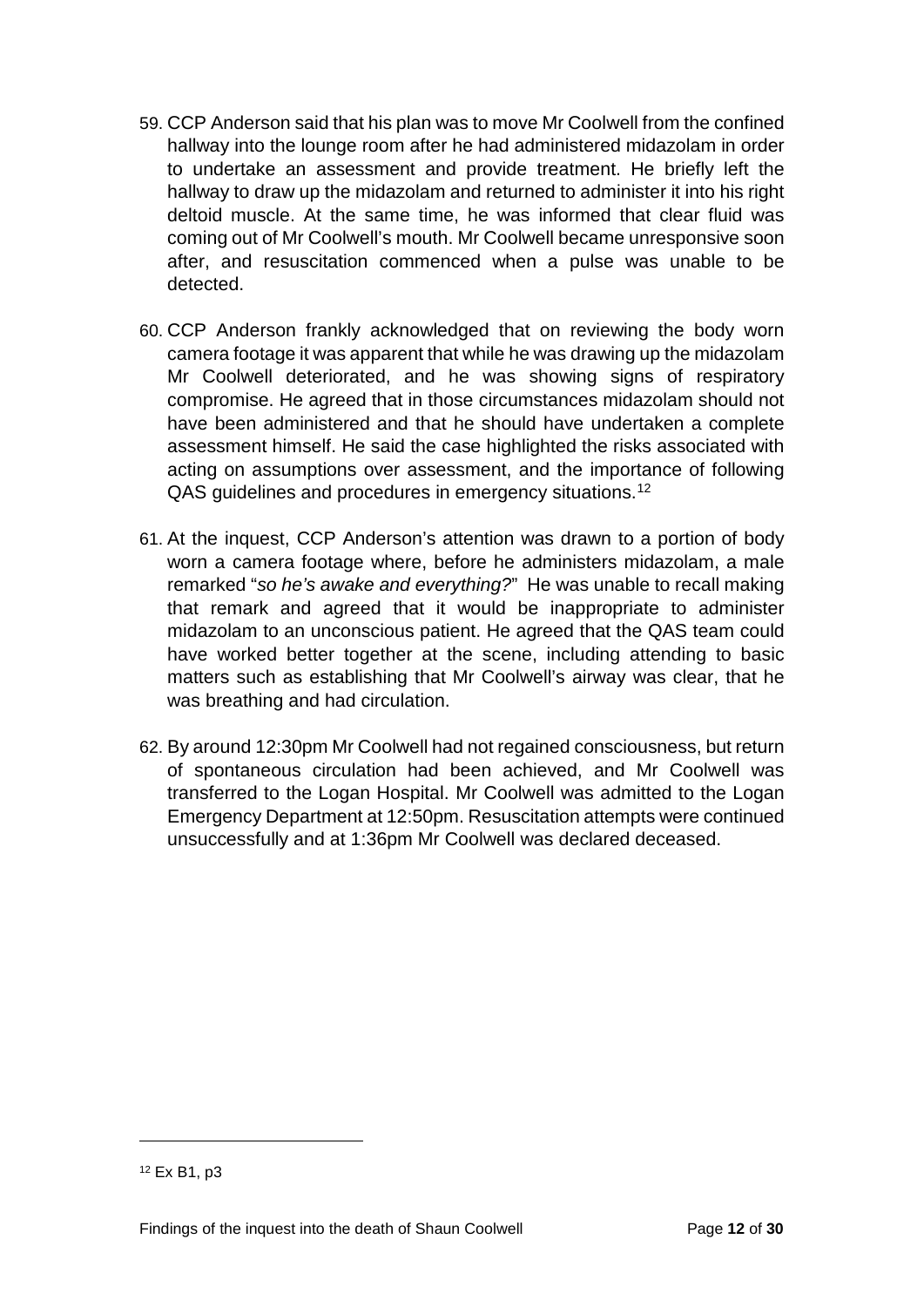#### <span id="page-15-0"></span>**Review of QPS Use of Force**

- 63. I heard evidence on the appropriateness of the use of force applied to Mr Coolwell by the attending QPS officers from Senior Sergeant Damien Hayden, Officer in Charge of the QPS Operational Skills Training Unit (OSTU). As part of the investigation conducted by the Ethical Standards Command, Senior Sergeant Hayden conducted a review of the body-worn camera footage and the interviews of each police officer. He provided a statement and gave evidence at the inquest.<sup>[13](#page-15-1)</sup>
- 64. Senior Sergeant Hayden considered that the entry to Mr Coolwell's residence by police was justified as an attempt to render assistance to paramedics under s 609 of the PPRA - 'Entry to prevent offence, injury or domestic violence'. He also considered that the QPS officers made a justifiable decision to restrain and handcuff Mr Coolwell. I also note that Ms Shontay Coolwell had invited the first responders into her home to assist Mr Coolwell.
- 65. Senior Sergeant Hayden said that having regard to all the circumstances, the level of force used by the QPS officers "*was a reasonable response to a confronting and chaotic health crisis. Physical force was used to bring Mr Coolwell under control, so Queensland Ambulance could address his injuries and medical condition*."[14](#page-15-2) He said that the application of the handcuffs was required given that Mr Coolwell was thrashing around and bleeding freely from the wound to his foot. The officers were trying to ensure that Mr Coolwell received the necessary medical attention to his wounds. Senior Sergeant Hayden said that the response of the operational police was in accordance with the following QPS policies and procedures:
	- *Operational Procedures Manual Section 14.3.6 Acute psychostimulant-induced episode and excited delirium*
	- *Operational Procedure Manual Section 14.3.7 Post arrest collapse (medical risk factors)*
	- *Operational Procedures manual Section 14.3.8 Monitoring restrained prisoners (positional asphyxia)*

<span id="page-15-1"></span><sup>13</sup> Ex B19

<span id="page-15-2"></span><sup>14</sup> Ex B19, p9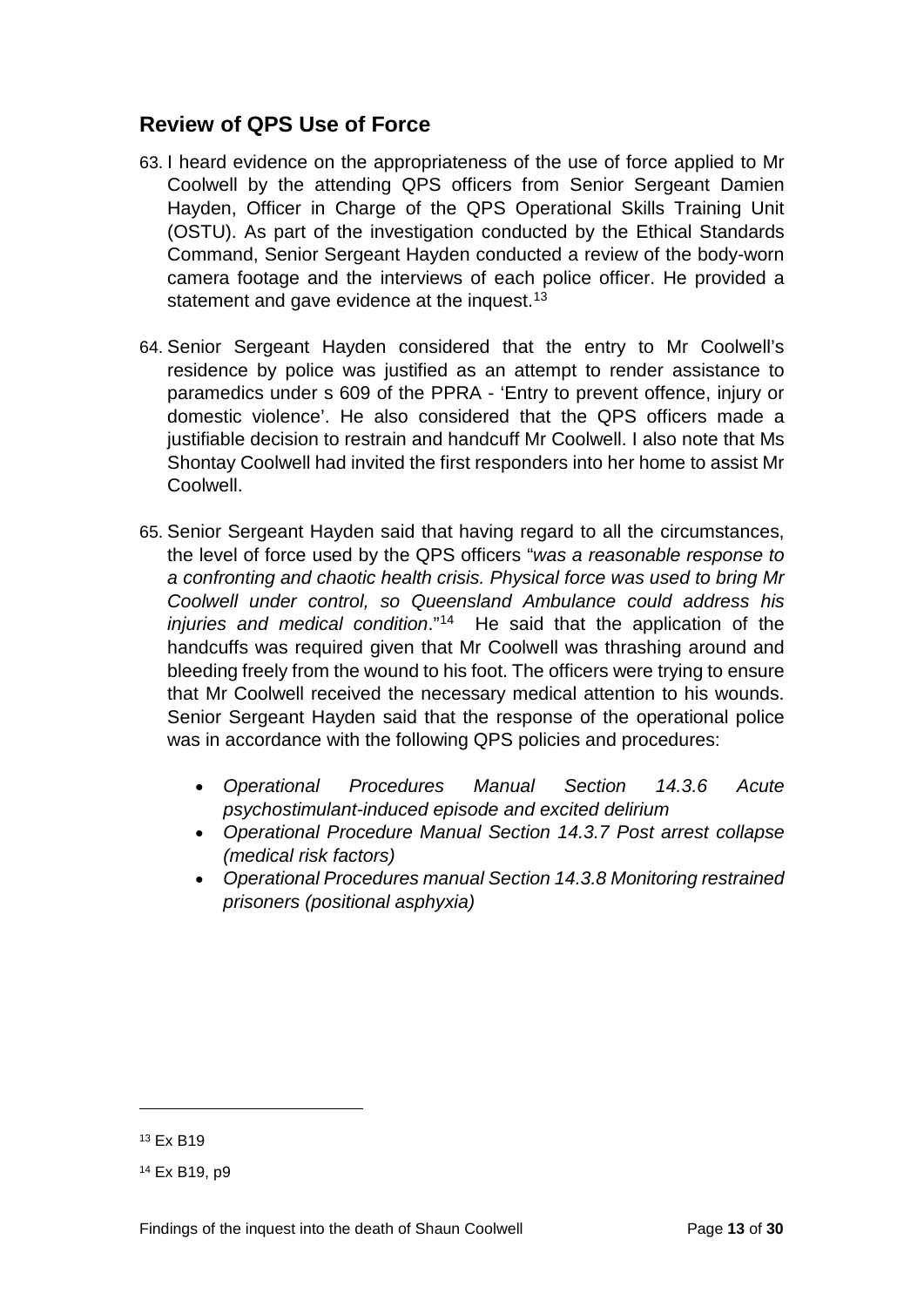66. Senior Sergeant Hayden said that officers are trained that:

*"the safest and most effective way to establish control over a resisting subject is to have the subject person pinned face down on the ground, with their hands behind their back. This position maximizes the tactical advantage to the restraining officer by being in a superior position, minimises the risk of injury to the officer by limiting the movement of the subject as well and reducing the ability of the subject to strike/kick out at the officer."* 

- 67. However, officers are also instructed not to unnecessarily maintain this position once the subject is compliant due to the risk of injury. Senior Sergeant Hayden was not concerned about the application of force to Mr Coolwell as Constable Truter applied bodyweight to the rear of the upper legs and Constable Wallis secured Mr Coolwell's head. He noted that Constable Truter lifted Mr Coolwell's shoulder to facilitate his respiration. Senior Sergeant Hayden said that he observed on the camera footage that police and paramedics in attendance were monitoring Mr Coolwell throughout the restraint.
- 68. Senior Sergeant Hayden said that since 2008 QPS officers have been given yearly instruction in relation to 'Sudden In-Custody Death Syndrome'. This is conducted with the view of minimising the risk of sudden in-custody deaths generally, especially arising from use of force situations; including Restraint Asphyxia, Positional Asphyxia and Excited Delirium (Psychotic or psychostimulant induced episodes). [15](#page-16-0)
- 69. In his evidence at the inquest Senior Sergeant Hayden said that he did not consider the fact that Mr Coolwell was restrained on top of a mattress was a factor QPS officers should have considered as it was a thin mattress and not "splinted against" his diaphragm. He agreed that Mr Coolwell should have been moved to a lateral position as soon as it was safe to do so. He said that after the initial struggle Mr Coolwell became calm and that may have been an opportunity to assess his position, and that QPS officers were not trained in the recognition of agonal breathing.
- 70. Senior Sergeant Hayden said that in the context of Mr Coolwell's restraint, the primary role of the attending police officers was to obtain control in order to facilitate the administration of first aid. He noted that it generally takes some time for a restrained person to calm down, and that Mr Coolwell deteriorated in a matter of minutes.

<span id="page-16-0"></span><sup>15</sup> Ex B19, p14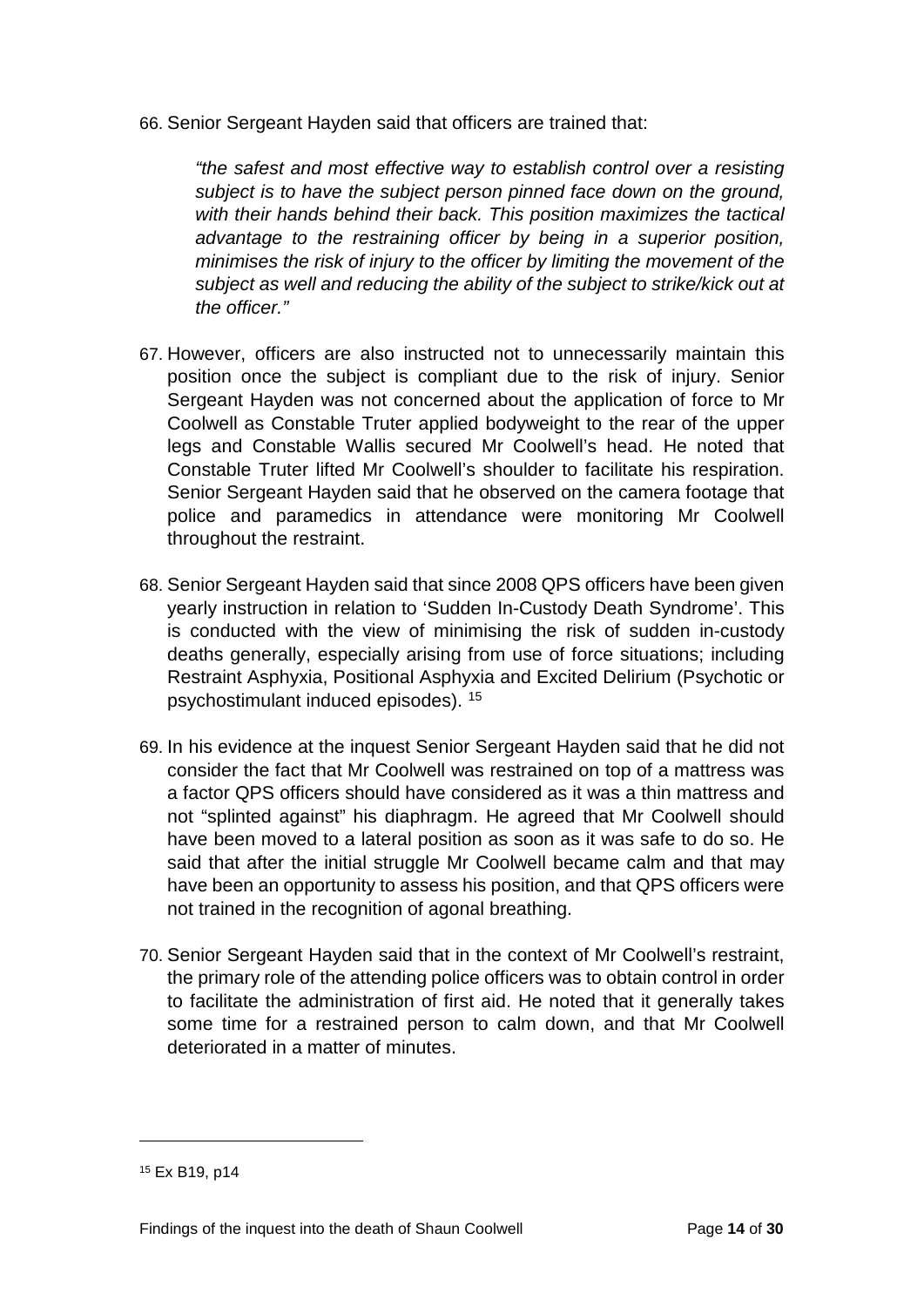#### <span id="page-17-0"></span>**Review of the actions of QAS paramedics**

- 71. At my request, the Medical Director for the Queensland Ambulance Service, Dr Stephen Rashford, provided a very helpful statement addressing a number of issues.[16](#page-17-1) Dr Rashford is registered as an emergency medicine specialist in Australia and the United Kingdom. Dr Rashford has been engaged with the QAS since 1999 and has attended over 10,000 prehospital cases in his role.
- 72. Dr Rashford noted that the following clinical policies relating to the management of patients with acute behavioural disturbance and physical restraint were contained within the QAS Digital Clinical Practice Manual on 2 October 2015:
	- *Clinical Practice Guideline: Behavioural Disturbance/Acute Behavioural Disturbance (February 2015)*
	- *Clinical Practice Procedure: Assessment/Sedation Assessment Tool (February 2015)*
	- *Clinical Practice Procedure: Behavioural Disturbance/Sedation – Acute Behavioural Disturbance (February 2015)*
	- *Clinical Practice Guideline: Behavioural Disturbance / The Physically Restrained Patient (February 2015)*
	- *Drug Therapy Protocol: midazolam (February 2015)*
- 73. Dr Rashford said that these guidelines were comprehensive and evidencebased and provided a structured approach to the circumstances that presented QAS paramedics on 2 October 2015, which he described as a complex high-risk scenario. All attending paramedics had completed the relevant training prior to 2 October 2015.
- 74. Dr Rashford said that on review of the available information, the treatment provided to Mr Coolwell after he was moved into the lounge room appeared to be in keeping with expected practice by QAS paramedics. Return of spontaneous circulation was gained after a period of cardiopulmonary resuscitation and other advanced life-support measures.[17](#page-17-2)

<span id="page-17-1"></span><sup>16</sup> Exhibit B20

<span id="page-17-2"></span><sup>17</sup> Ex B20, p5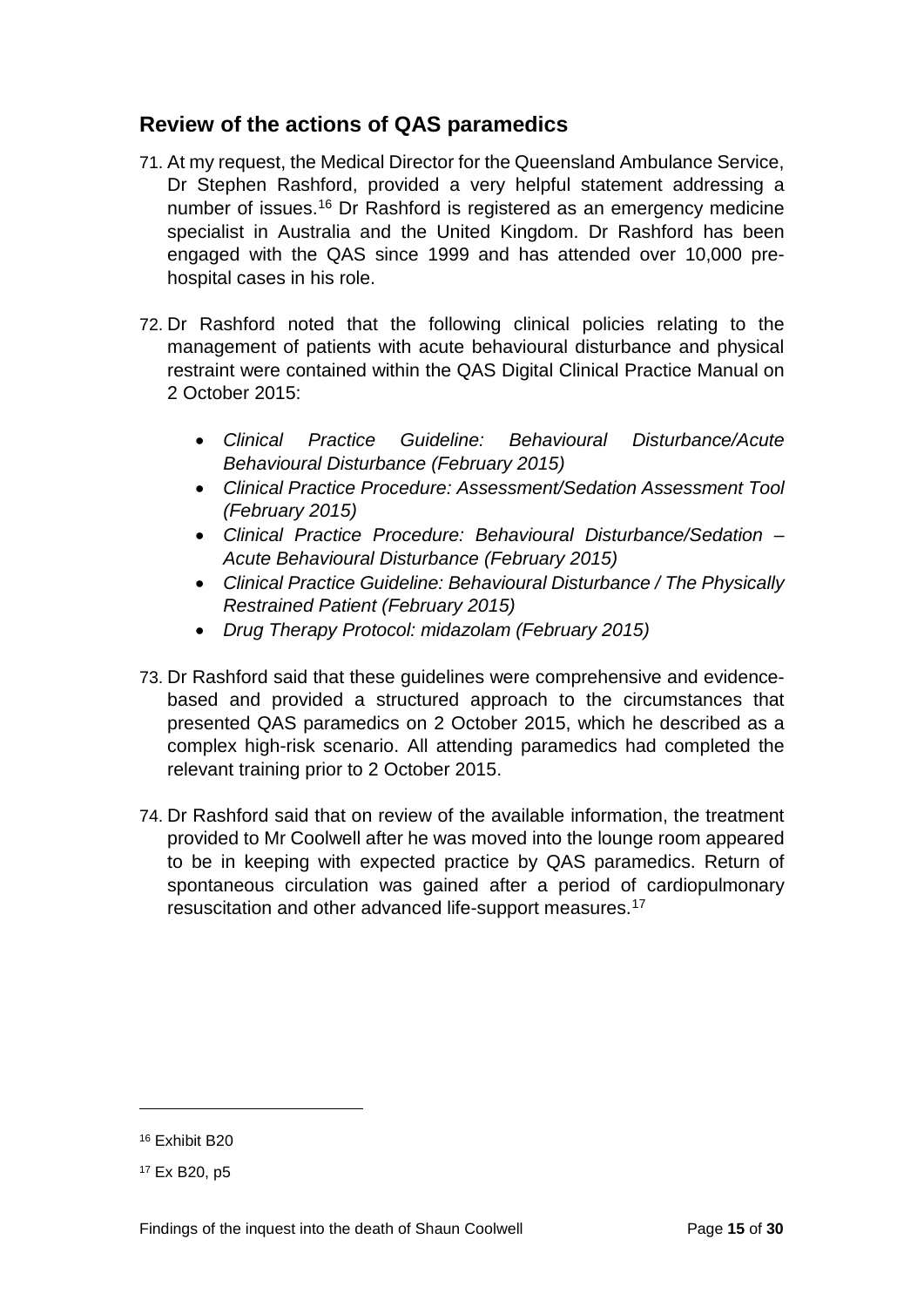- 75. A summary of Dr Rashford's comments on the footage, based on relevant timestamps (in minutes and seconds) from Constable Wallis' body worn camera footage, is as follows:
	- **02:22** *Upon the arrival of Constable Wallis into the residence, it is apparent that Mr Coolwell is highly agitated, requiring restraint. He is astride a hallway with his head just inside the bathroom and his legs placed in an opposite room. There is no obvious pressure around his neck. It is apparent a male police officer is holding his arms in position, with Mr Coolwell in a prone position.*
	- **03:12** *Soon after Constable Wallis places her hand on Mr Coolwell's head in an attempt to stop him thrashing around. Mr Coolwell then ceases his agitated activity. This is a crucial time stamp. It is highly unusual that agitated patients suddenly cease this activity. This is a very concerning feature.*
	- **04:35** *Mr Coolwell is prone, his eyes are closed and he is not exhibiting any purposeful movements. The extent of the bruising, contusions and abrasions across the posterior torso and neck are overt. In layman's terms, Mr Coolwell looks completely fatigued and washed out. Mr Coolwell does not respond to stimulus from QPS officers.*
	- **04:55** *Mr Coolwell was exhibiting Kussmaul's respirations - deep and laboured breaths most commonly seen in individuals with underlying metabolic acidosis. The vision was in keeping with Mr Coolwell being unconscious at that time.*
	- **05:32** *Mr Coolwell has a period of apnoea. He stopped breathing until 05:43.*
	- **05:53** *Mr Coolwell's breathing pattern changed altogether and he developed "head bobbing" - pronounced movement of the head with each respiration due to the use of accessory breathing muscles as a result of underlying severe respiratory embarrassment. This is ominous and reflects the continued deterioration in his condition.*
	- **06:07** *A police officer vocalises that "some brown stuff is coming out of his chest". This most likely represented a loss of Mr Coolwell's gag reflex and he is aspirating gastric contents – he is not protecting his airway.*
	- **07:40** *Agonal breathing is present.*
	- **09:00** *Constable Wallis states "he is still breathing". Dr Rashford observed no evidence of that.*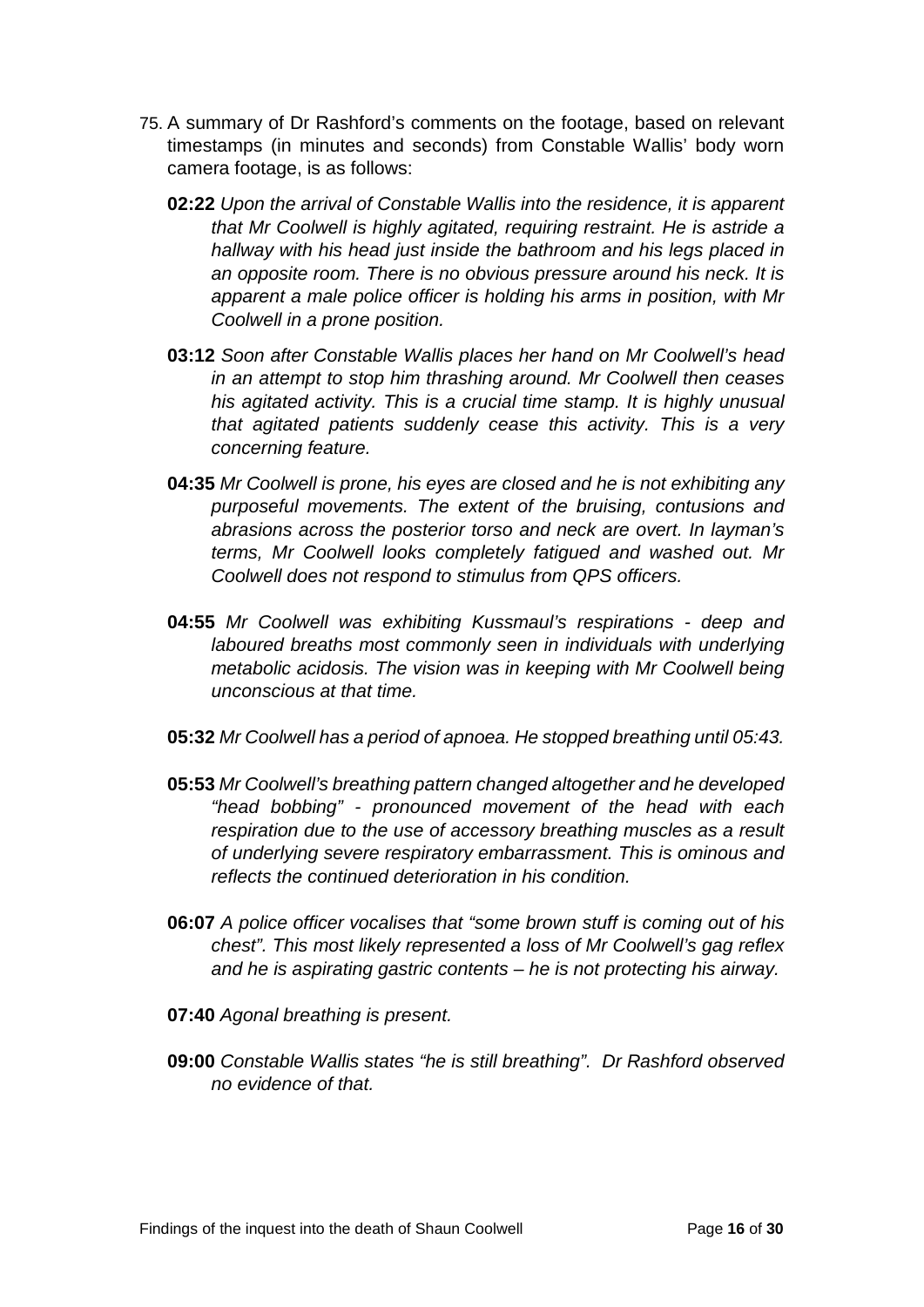- **09:47** *CCP Anderson[18](#page-19-0) asks Constable Wallis if Mr Coolwell is "awake and everything" and Constable Wallis replies "yep, yep". Dr Rashford considered that Mr Coolwell was deeply unconscious and had ineffective breathing – he was almost certainly in cardiac arrest at this point.*
- **10:19** *CCP Anderson has administered the midazolam.*
- **10:37** *Mr Coolwell is turned to face left lateral.*
- **10:49** *Police officers attempt to rouse Mr Coolwell – there is no response. He is not breathing. Shortly after CCP Anderson requests the handcuffs be taken off. These are removed at 11:30.*
- **12:20** *CCP Anderson states he is not sure he can feel a pulse and asks that Mr Coolwell be moved to the lounge room*.
- **12:39** *Resuscitation begins in the lounge room.*
- 76. Dr Rashford said that the initial video evidence demonstrated that Mr Coolwell was still resisting restraint on the arrival of Constables Wallis and Armstrong. However, soon after their arrival he rapidly ceased this activity. Dr Rashford said that such a sudden change should always result in a very detailed review of the patient's condition. Although first responders often attributed this change in behaviour to the individual succumbing to the restraint, this may not be the case.
- 77. Consistent with Senior Sergeant Hayden's evidence, Dr Rashford considered that the attending QPS officers acted with care and concern for Mr Coolwell's condition at all times.
- 78. Dr Rashford said that shortly after ceasing resistance Mr Coolwell can be observed to be breathing very deeply. He said that this was a pattern in keeping with Kussmaul's respirations, [19](#page-19-1) and that it is highly likely that Mr Coolwell developed a significant body acidosis from a combination of his physical activity, the oxygen debt that occurred during that activity and any possible toxidrome related to the amphetamines.[20](#page-19-2) Dr Rashford said that this breathing pattern was the body's way of returning to normal homoeostasis.

<span id="page-19-0"></span><sup>&</sup>lt;sup>18</sup> This was disputed by CCP Anderson

<span id="page-19-1"></span><sup>19</sup> Hyperventilation found in patients with metabolic acidosis.

<span id="page-19-2"></span><sup>20</sup> Ex B20, p9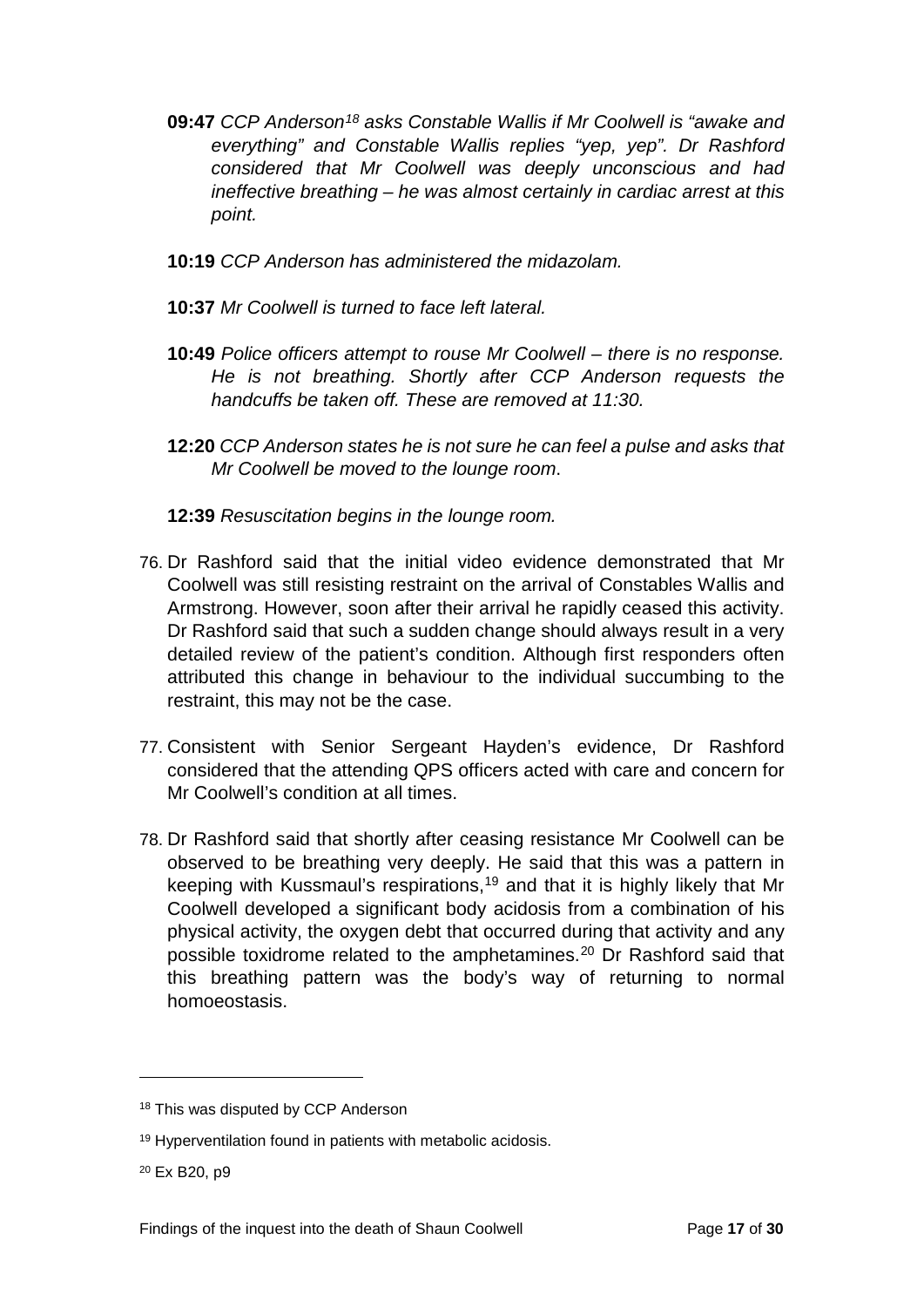- 79. Dr Rashford said that the point that Mr Coolwell stopped breathing for 11 seconds was a critical point in his clinical trajectory. This change in the breathing pattern was pathological and was one of marked respiratory distress. Dr Rashford said that Mr Coolwell's subsequent head bobbing indicated that he was struggling to breathe and that from that point onwards (four minutes prior to the administration of the midazolam) Mr Coolwell was deeply unconscious/unresponsive.[21](#page-20-0) Dr Rashford considered it almost certain that he developed a malignant cardiac dysrhythmia from this point.
- 80. In Dr Rashford's opinion, the midazolam was administered while Mr Coolwell was in cardiac arrest as he appeared lifeless and did not display any meaningful breathing efforts. However, Dr Rashford did not consider that midazolam contributed to Mr Coolwell's death for two reasons:
	- Mr Coolwell was already in cardiac arrest when it was administered. Accordingly, the drug did not affect his breathing pattern.
	- Even if Mr Coolwell was not in cardiac arrest he was in a state of reduced cardiac output and intramuscular midazolam normally takes between five and 10 minutes to take effect. In contrast, the first responders recognised Mr Coolwell's deterioration within 60 seconds of the administration of the midazolam.
- 81. Dr Rashford said that in order to understand the actions of the QAS and QPS officers in this situation, it was necessary to consider the broader environment and human factors. In a highly charged situation such as Mr Coolwell's presentation with an acute behavioural disturbance, first responders are assured when they can take control, and the patient becomes compliant. However, where a patient becomes suddenly compliant after requiring significant restraint, they require very careful assessment to ensure another pathological event has not occurred.
- 82. Dr Rashford said that the other human factor was the vocal request by attending police officers for Mr Coolwell to be sedated. While Dr Rashford considered that sedation was an option for acute behavioural disturbance, the decision to sedate must be made after careful consideration of the individual scenario as sedation of acute behavioural disturbance patients carries risk, particularly in an out of a hospital environment. Dr Rashford considered that in this instance, paramedics responded to the requests of the attending police without the level of due diligence that was required. $22$ The decision to sedate is a clinical one, best made after careful consideration of the situation and clinical observations and associated risk factors.

<span id="page-20-0"></span><sup>21</sup> Ex B20, p9

<span id="page-20-1"></span><sup>22</sup> Ex B20, p11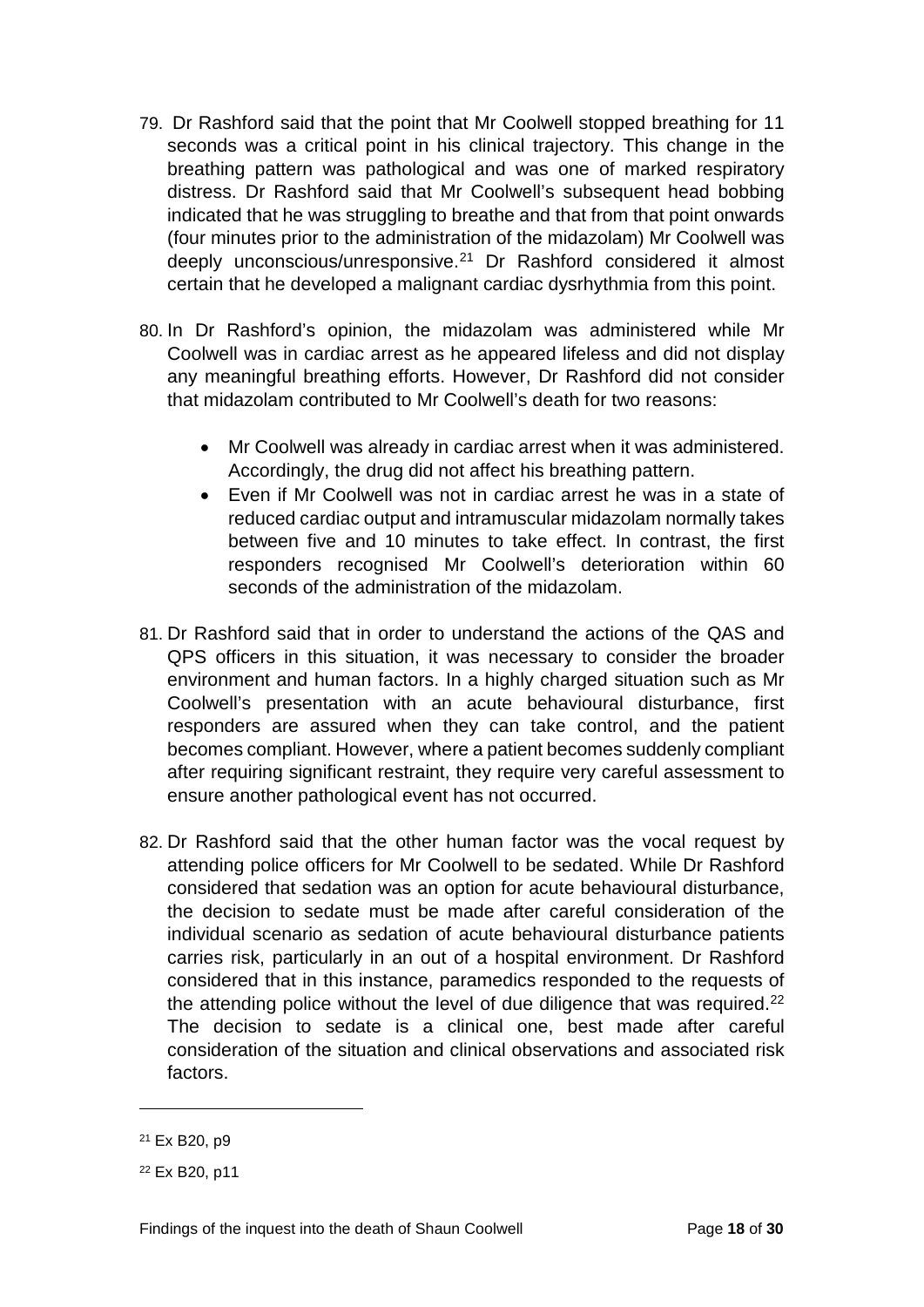## <span id="page-21-0"></span>**Autopsy Results and Cause of death**

- 83. On 3 October 2015, experienced forensic pathologist, Dr Philip Storey conducted an autopsy examination. He issued a comprehensive report on 24 May 2017. Dr Storey noted an incised wound to the right posterior ankle which had transected the Achilles tendon. Other sharp force injuries were confined to the lower limbs where there were scratches and superficial cuts. He also noted abrasions and bruises to the head region, back and limbs. There was also a series of lesions suggestive of burns on the left hip, buttock and thigh.
- 84. Dr Storey stated that this was an obviously complex death, and identified six potential factors requiring detailed consideration:
	- a) Drug toxicity

Mr Coolwell's antemortem blood had traces of cannabis (THC 0.004 mg/kg, amphetamine (0.03 mg/kg) and methylamphetamine (0.09 mg/kg) and midazolam (0.04mg/kg) in his body. While Dr Storey did not consider that the administration of midazolam was the underlying cause of death, it could not be discounted as having contributed. Dr Storey also said was not possible to discount a contribution to Mr Coolwell's death by acute methamphetamine intoxication, if not toxicity.

#### b) Physical injuries

These injuries included blunt force injuries, burns and superficial lacerations. These injuries may have been attributed to Mr Coolwell's conduct in the bathroom prior to his restraint. Dr Storey did not think the injuries per se were of sufficient severity to have had a material impact on the death. Blood loss may have contributed to the death but was of lesser importance than the other factors.

c) Natural pathologies

Mr Coolwell suffered from severe coronary atherosclerosis. There was 80% luminal narrowing at the point where the left main coronary artery divides to form the left anterior descending and left circumflex coronary arteries. This condition may lead the heart to enter an abnormal potentially fatal rhythm at any time under any circumstances of death. Under stress, the heart was more likely to enter into an abnormal, potentially fatal rhythm.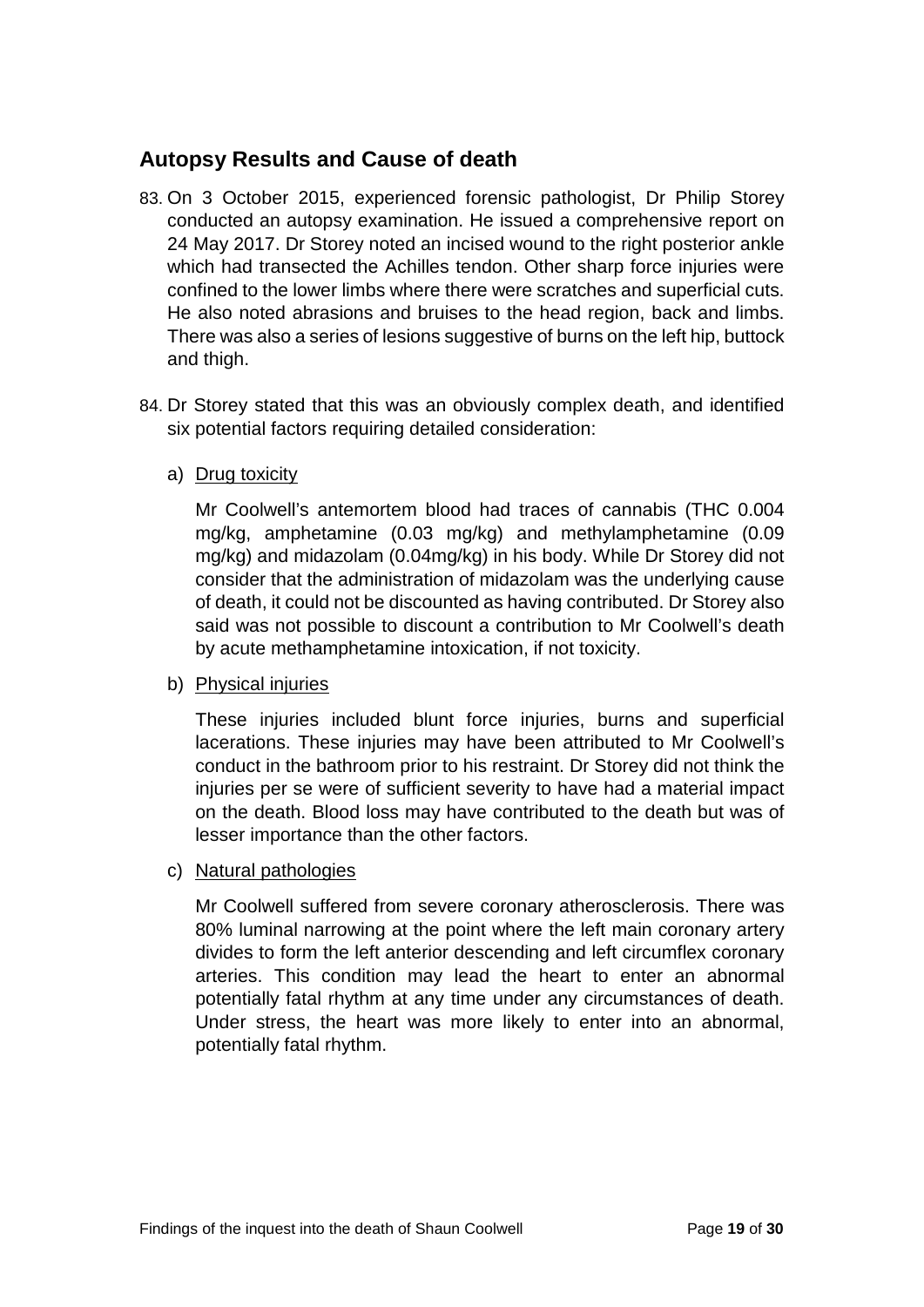#### d) Inhalation of water

Dr Storey could not discount the inhalation of water at the scene. This has the potential to lower the threshold of abnormal cardiac rhythm in the presence of significant coronary artery disease.

e) Restraint

The handcuffing of Mr Coolwell in the prone position may have increased further the level of circulating stress hormones in the blood stream. However, Dr Storey noted that many people restrained in this way do not die, and the role of restraint in these deaths remains controversial.

f) Excited delirium

Dr Storey said that excited delirium is a controversial entity described as a state of acute extreme agitation during which the victim is irrational, exhibits superhuman strength and appears insensitive to pain and is subject to significant hyperthermia. Mr Coolwell displayed some features displayed in the syndrome. The mechanism of death in such cases is obscure. It may involve several factors such as higher stress hormones with the presence of stimulants, restraint and exhaustion following marked exertion.

- 85. Having considered all these factors, Dr Storey was unable to identify a single cause of death. He said that the following factors made a material contribution to Mr Coolwell's death: coronary atherosclerosis, methamphetamine toxicity, restraint, a situation of acute stress, use of midazolam and the likely aspiration of water. The physical injuries, with an unknown degree of blood loss, and excited delirium were of less significance.
- 86. On 21 October 2015, a second post mortem examination was conducted by Professor Johan Duflou, Consulting Forensic Pathologist. This was carried out following a request from Mr Coolwell's family. Dr Duflou said the original autopsy was performed in a highly competent manner. He raised the following major pathological entities in the formulation of the cause of death:
	- 1. Atherosclerotic coronary artery disease the extent of the coronary artery narrowing, absent the other circumstances, would have been enough to cause death. In a setting of significant stress and increased demand on the heart, sudden death in part as a result of heart muscle hypoxaemia caused by narrowing of the coronary arteries should be considered.
	- 2. Methamphetamine toxicity considered together with the presence of advanced coronary artery disease, a case could be made that Mr Coolwell could have died at any time if he took methamphetamine or other psychostimulants because of the severity of his heart disease.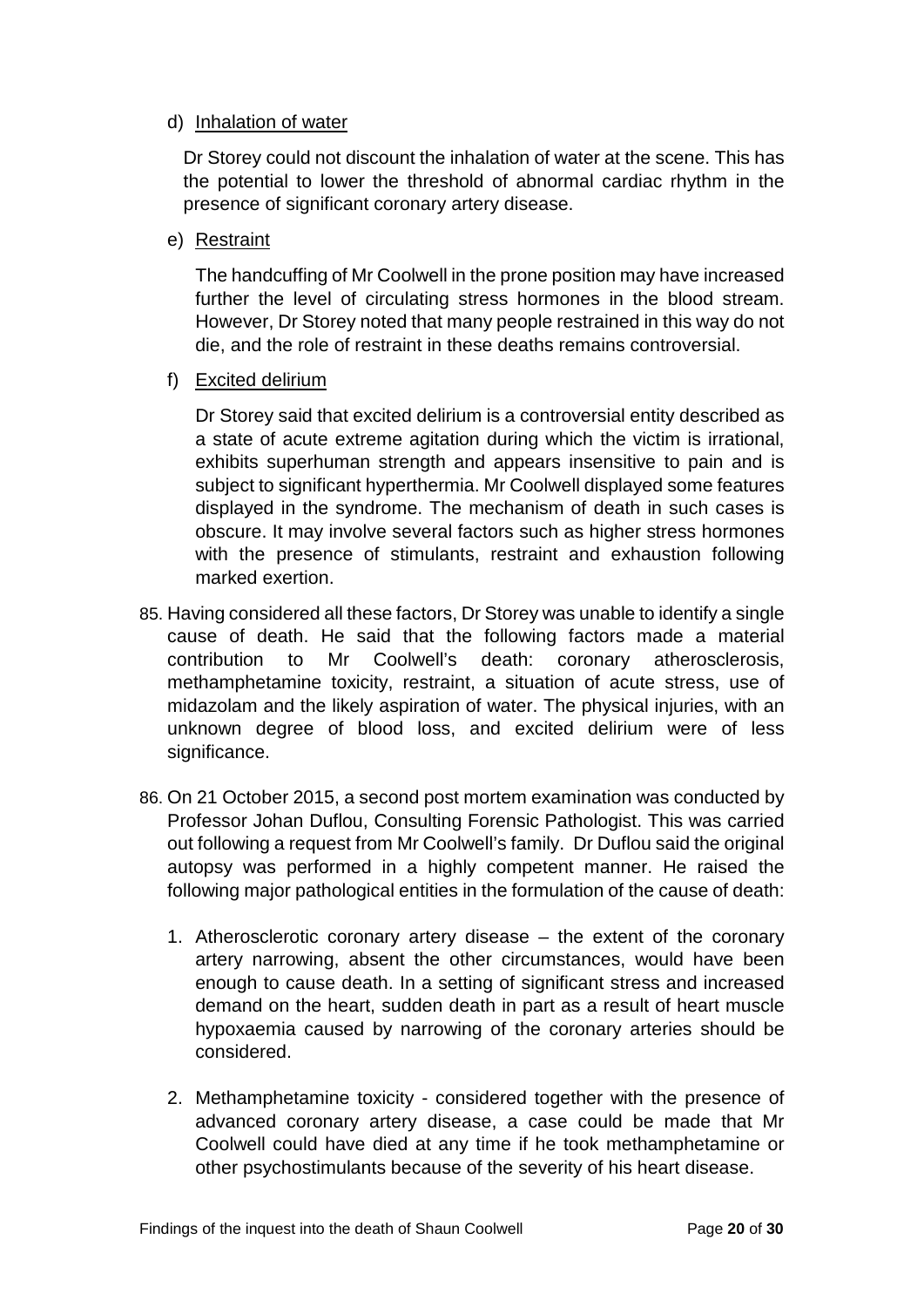- 3. Midazolam toxicity sudden death following intramuscular administration of midazolam is rare, but in a patient who appears to be physically exhausted and who has significant cardiac disease there is a possibility that administration of this respiratory depressant drug could significantly contribute to the circumstances leading to the death.
- 4. Other chemical toxicity this may be the cause of the burns as hot water from a domestic source would not normally inflict such a severe injury without a period of immersion.
- 5. Multiple incised and blunt force injuries it was unlikely that the blunt force injuries contributed to the death in any significant way.
- 6. Restraint asphyxia this is a controversial diagnosis and Dr Duflou considered the typical criteria used for diagnosing restraint asphyxia were not met as there did not appear to be significant downward force on the trunk of Mr Coolwell. His positioning may have resulted in increased anxiety and agitation with associated release of adrenaline type substances which could have a further deleterious effect on the heart.
- 7. Excited delirium this could only be put forward as a possibility, because of the presence of the significant heart disease, methamphetamine levels and the restraint which could have caused death either instead or in combination with excited delirium. On balance, Dr Duflou was of the view that excited delirium "likely was present, and it may have caused or contributed to death in combination with the other factors described".
- 87. Like Dr Storey, Dr Duflou said it was not possible to give a discrete cause of death with any degree of certainty. He said that the cause of death was best given as "undetermined" and that the best description on the balance of probabilities was:

*"cardiorespiratory arrest during the restraint of a person who is predisposed to cardiac arrhythmia because of the effects of advanced coronary artery disease, methamphetamine use, midazolam administration, injuries, stress and excited delirium".*

88. Dr Storey gave evidence at the inquest. He said that he had viewed the body worn camera footage of the events leading up to the death. With respect to the role that midazolam played in Mr Coolwell's death, Dr Storey noted that it was administered late in the QAS procedure and that Mr Coolwell was expiring before the midazolam was given. Dr Storey's evidence was that for at least 30 seconds prior to the administration of midazolam Mr Coolwell had ceased respiration.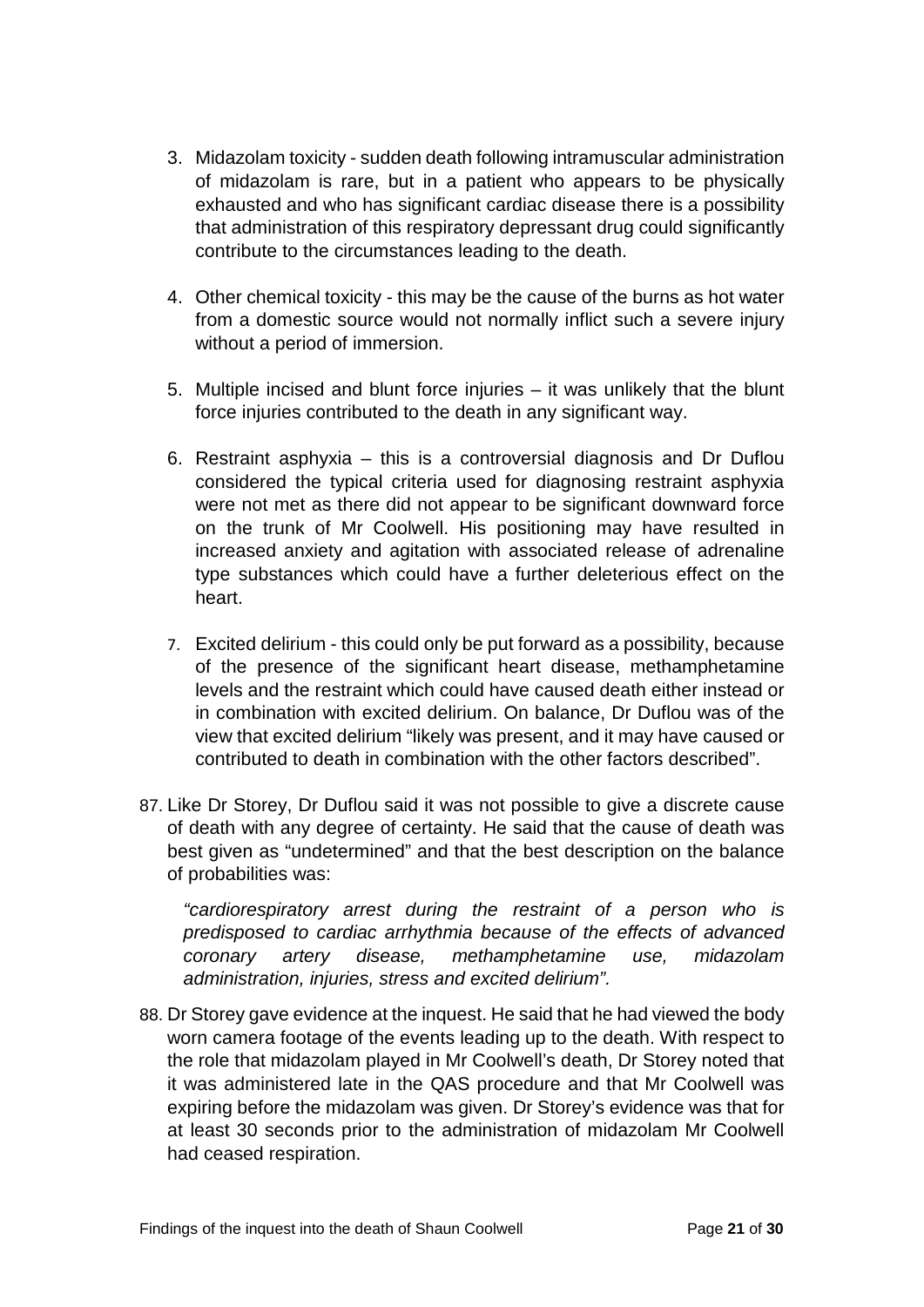- 89. Dr Storey confirmed that the extent of Mr Coolwell's coronary atheroma increased his risk of injury and predisposed him to death as a result of coronary syndromes. He noted that Mr Coolwell had been restrained in the prone position, which limited his capacity to breathe using his diaphragm. He agreed that this was not an optimal position.
- 90. Dr Storey said that Mr Coolwell's death was very complex and that it would be possible to remove any specific factor, such as midazolam or coronary atherosclerosis, and the outcome would be the same. It was not possible to give a relative weighting to the various contributory factors he had identified.
- 91. Dr Duflou also gave evidence at the inquest and agreed with Dr Storey to a large extent. He also largely agreed with the conclusions in the reports of Dr Rashford and Professor Pillans but considered that midazolam may have been a contributing factor in the death.
- 92. Like Dr Storey, Dr Duflou said that it was not possible to rank the role played by the various pathological entities he had identified, and that any one of those may or may not have a role. Dr Duflou described the death as "an unusual outcome of a common event".
- 93. Dr Duflou agreed that if Mr Coolwell was already in cardiac arrest before midazolam was administered it likely played no role in his death. Alternatively, there was a question as to whether it contributed in the time available if it was able to reach the brain following administration. He said that if Dr Rashford's reasoning was correct, he accepted that midazolam played no role. However, he also said it was not possible to say post-mortem when cardiac arrest occurred.
- 94. Dr Duflou said that the human body should be able to handle prone restraint. However, if the person aspirates there is a decrease in reserves and an increase in the risk of hypoxia, as it is harder to take deep breaths as the splinting of respiratory muscles pushes up on the diaphragm.

#### <span id="page-24-0"></span>**Midazolam administration**

95. A report with respect to events relevant to Mr Coolwell's cardiorespiratory arrest and the administration of midazolam was prepared by Professor Peter Pillans, Director of Clinical Pharmacology at Princess Alexandra Hospital (PAH). Professor Pillans also practises as a specialist physician in the PAH's Department of General Medicine. Professor Pillans also gave evidence at the inquest.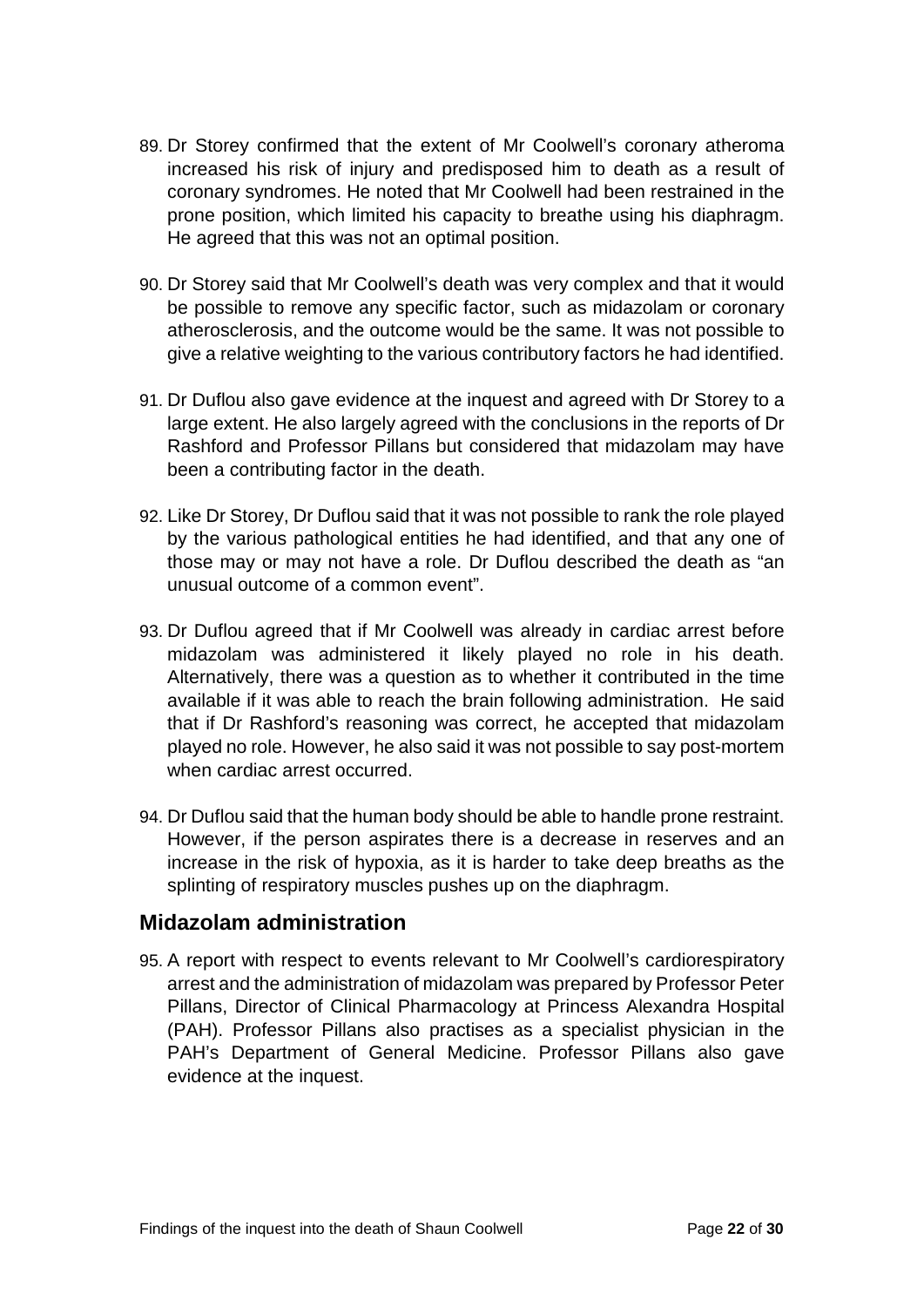- 96. Professor Pillans had reviewed the relevant material including the two autopsy reports, the police investigation report and relevant QAS protocols. Professor Pillans considered that the forensic pathologists and Dr Rashford had each provided excellent overviews of the potential contributors to Mr Coolwell's death. He agreed that the following all had to be considered in the formulation of the cause of death: arrhythmia in the setting of severe atherosclerotic coronary artery disease, methamphetamine toxicity, aspiration, restraint asphyxia, excited delirium and midazolam toxicity.<sup>[23](#page-25-0)</sup>
- 97. Professor Pillans noted that the measured level of midazolam in Mr Coolwell's blood was in keeping with the recent administration of a 5 mg dose. He said that the onset of the sedating effects of midazolam are of the order of 5 to 15 minutes. It was relevant that there was an evident deterioration in Mr Coolwell's condition before the midazolam was administered, and the further deterioration within two minutes appeared too rapid for the onset of the action of midazolam.
- 98. Professor Pillans said that midazolam was a short acting benzodiazepine like Valium. It depresses the central nervous system causing sedation, hypnosis and, at higher doses, anaesthesia. The most important effect is respiratory depression, particularly when associated with other depressants such as alcohol and narcotics, which were not evident in Mr Coolwell's toxicology results. Midazolam has a half-life of 1  $\frac{1}{2}$  to 2  $\frac{1}{2}$  hours, with duration of affect up to approximately 4 hours, depending on dose and whether other depressants have been administered.
- 99. Professor Pillans said that it was difficult to determine the effect of the administration of midazolam on Mr Coolwell because of the "confounding factors" and deterioration prior to administration. He considered that the cardiorespiratory arrest approximately 2 minutes after administration was more likely to be related to other factors. He said that midazolam does not cause cardiac excitation and would therefore not have predisposed to an arrhythmia.
- 100. Professor Pillans concluded that that the administration of midazolam did not contribute to Mr Coolwell's death. He said that after he became unresponsive, the CPR and assisted ventilation should have been sufficient to respond to the effects of midazolam alone.

<span id="page-25-0"></span><sup>23</sup> Ex B18, p2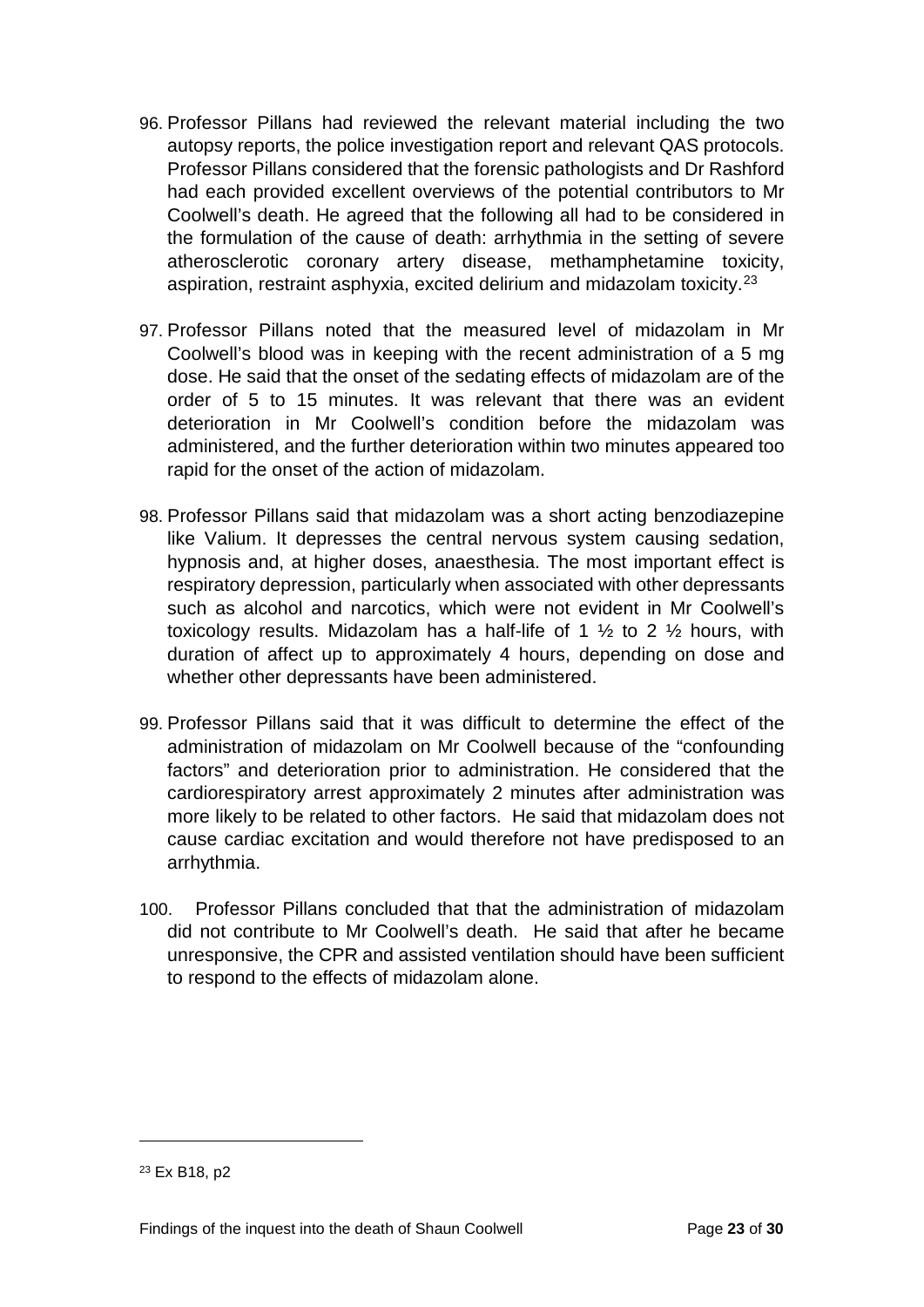- 101. Professor Pillans thought that the administration of midazolam was appropriate initially, but it was no longer indicated at the time it was injected into Mr Coolwell. He also noted that midazolam is no longer recommended for a sedation of persons with acute behavioural disturbance, and that droperidol has been assessed as equally effective, safer, with a shorter time to onset of sedation and a lower requirement for additional sedation.
- 102. After considering the evidence of Dr Storey and Dr Duflou, together with the evidence of Professor Pillans and Dr Rashford, I conclude that Mr Coolwells' death was not caused because of the administration of midazolam. In addition, having regard to the controversial nature of the diagnosis of excited delirium, the presence of the constellation of other significant factors in this case makes it unnecessary for me to include excited delirium among the factors that contributed to Mr Coolwell's death.

#### <span id="page-26-0"></span>**Conclusions on Issues**

- 103. The circumstances that confronted QPS officers and paramedics on arrival at 62 Clare Street, Kingston on 2 October 2015 were undoubtedly challenging, dynamic and stressful.
- 104. The 000 call taker advised the officers on tasking that Mr Coolwell was reported to be extremely violent. He had locked himself in the bathroom, it was not known whether he was armed and there was a lot of blood. As Dr Rashford noted, the initial experience of first responders to these scenes is fear, as this is a dangerous situation until control is obtained.
- 105. The scene on arrival at the residence was consistent with the information conveyed by the call taker. Mr Coolwell was locked in the bathroom and there was yelling and banging. The first responders would have been understandably concerned for their own wellbeing, together with that of Mr Coolwell and other persons present. Unfortunately, Mr Coolwell was also restrained within the confines of a narrow hallway with his feet in a bedroom and his head at the entry to the bathroom.
- 106. Notwithstanding the confronting scene that the QPS officers and paramedics faced on arrival, as Dr Rashford noted first responders are trained and given procedures and guidelines to follow that provide a template for reducing risk to everyone present. While the paramedics attending to Mr Coolwell did not have sufficient regard to those guidelines, I am unable to find that his death was caused by any oversights on their part.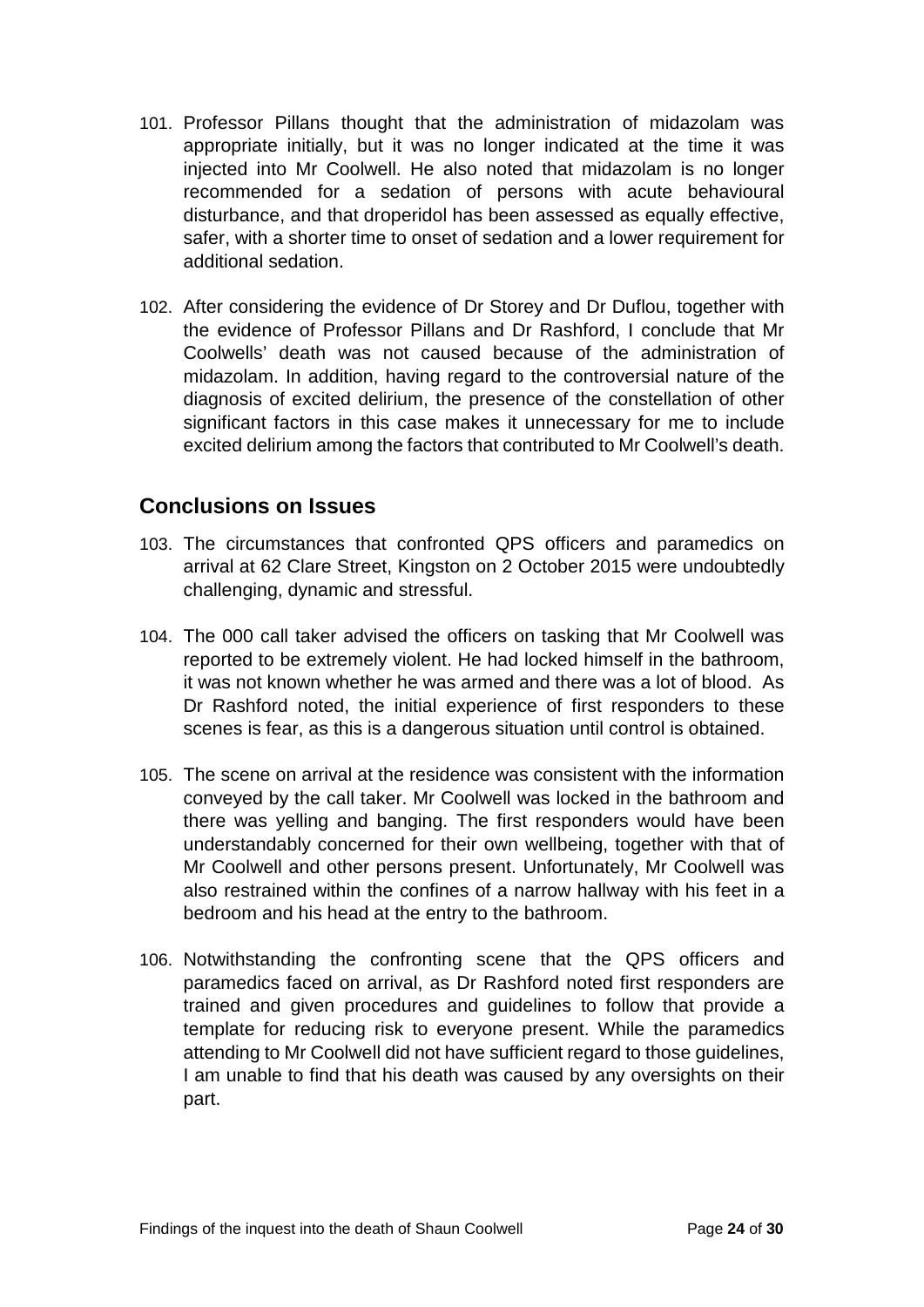## <span id="page-27-0"></span>**Was the administration of midazolam by Queensland Ambulance Service officers appropriate?**

- 107. Midazolam was administered to Mr Coolwell by CCP Anderson after a request was made by attending QPS officers to have Mr Coolwell sedated. Consistent with the evidence of Dr Rashford, the submissions on behalf of each of the three attending paramedics and the QAS have frankly acknowledged that the administration of midazolam was inappropriate having regard to Mr Coolwell's presentation when it was injected. This was supported by the evidence of Professor Pillans. It was also accepted that responsibility for Mr Coolwell's medical treatment rested with the paramedics.
- 108. Paramedics had recorded in the electronic Ambulance Report Form (eARF) that Mr Coolwell's Glasgow Coma Score (GCS) was 15/15. As acknowledged by Dr Rashford, this was clearly incorrect and in the four minutes prior to the administration of midazolam his GCS score was 3/15 – "the lowest score indicating no response to painful stimuli and a deeply unconscious state".
- 109. I accept that when the QPS officers and QAS paramedics arrived at 62 Clare Road, Kingston Mr Coolwell was experiencing an acute behavioural disturbance and that the recording in the eARF of a SAT Score of plus (+) 3 was warranted. However, as Dr Rashford noted Mr Coolwell's score was minus (-) 3 in the four minutes before the administration of midazolam.
- 110. I do not accept the evidence of CCP Anderson that Mr Coolwell's SAT score was plus (+) 2 when he decided to administer the midazolam. He acknowledged, in hindsight, that he would not have sedated Mr Coolwell. Thirty seconds before injecting the midazolam into Mr Coolwell's shoulder someone asked, "so he's awake and everything?". Irrespective of who made the comment, it was clearly audible on the video tape and should have prompted a reconsideration of the pathway being followed. As Dr Rashford noted, at that time "Mr Coolwell was deeply unconscious and had ineffective breathing – he was almost certainly in cardiac arrest at this point".
- 111. In those circumstances, the administration of midazolam was clearly inappropriate, and followed the absence of an independent assessment of Mr Coolwell's condition immediately before it was administered. At its highest, the evidence suggests that the only observations carried out were radial/pedal pulse checks.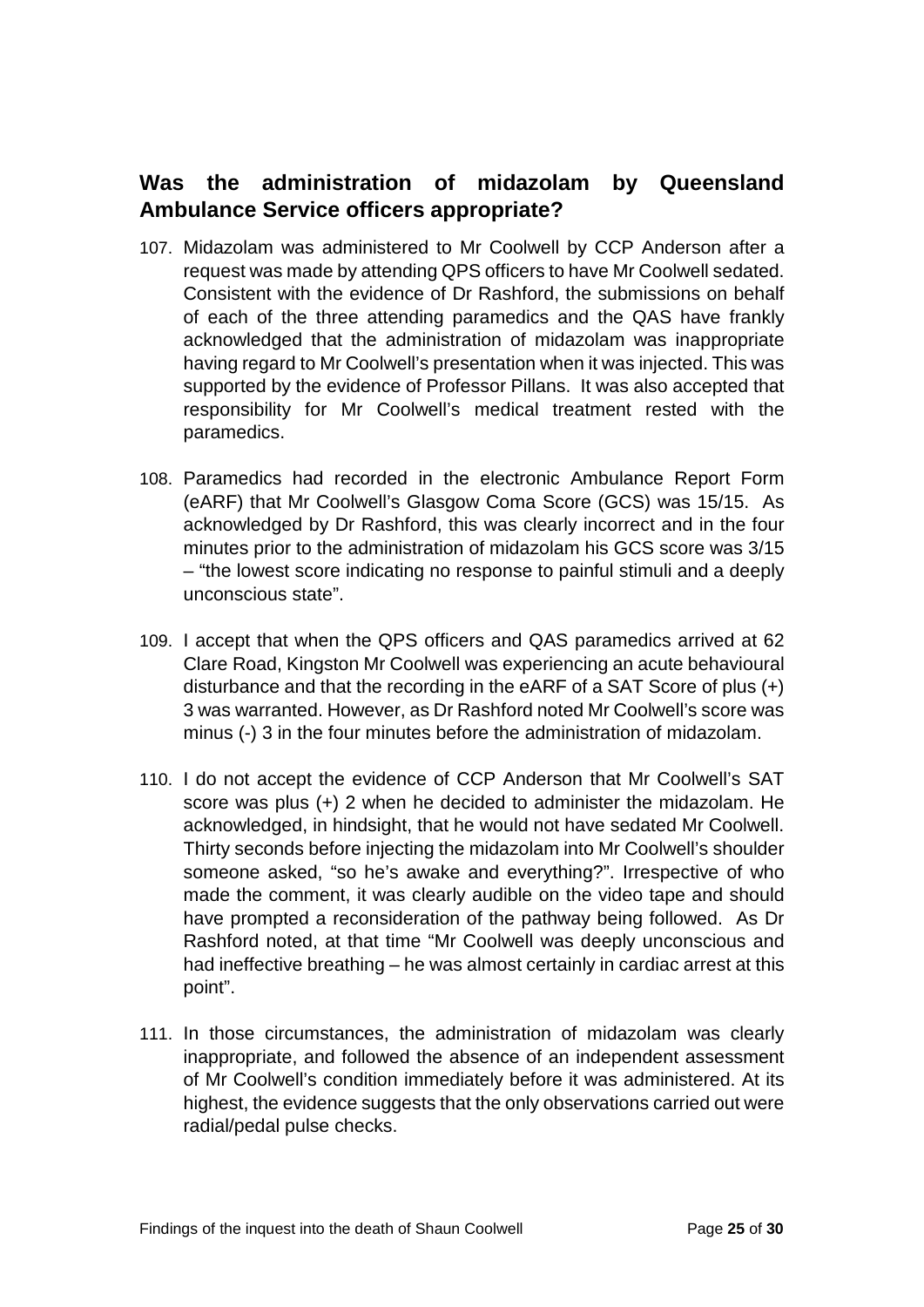112. The attending paramedics also failed to comply with the QAS February 2015 Clinical Practice Guideline on the physically restrained patient. That Guideline required that there be continued careful assessment of the patient's airway<sup>[24](#page-28-1)</sup> and breathing status, together with optimal positioning of the patient. The Guideline required:

*"Continual visual observations including monitoring of the patient's face for signs of distress/difficulty. Vital sign monitoring, five minutely:*

- *- Respiration rate and pulse oximetry*
- *- Heart rate and blood pressure*
- *- Glasgow coma score assessment*
- *- Perfusion assessment distal to the mechanical restraint*
- *- Initial BGL*
- *- Temperature (taken initially then every fifteen minutes)"*

#### <span id="page-28-0"></span>**Was the restraint of Mr Coolwell appropriate?**

- 113. Mr Coolwell was clearly in need of restraint for his own wellbeing when Constables Zarzycki and Truter arrived at 62 Clare Road, Kingston. He had injured himself during an acute behavioural disturbance in the bathroom of the residence and was lashing out with his arms and legs. He had suffered a severe cut to his right Achilles tendon, as well as apparent burns.
- 114. Mr Coolwell was not responding to verbal directions and resisted initial efforts to restrain him. I accept that the restraint was authorised and it was necessary to apply force to maintain the restraint in the interests of Mr Coolwell's safety and the safety of the first responders. Submissions on behalf of Mr Coolwell's sister acknowledged that the attending police officers seemed genuinely concerned for her brother's health and wellbeing, and that they tried to treat him with care and concern in a difficult situation.
- 115. It is clear from the review of the body worn camera footage that while Mr Coolwell was restrained in a prone position for almost 10 minutes, he only struggled for a very short time at the beginning of this period.

<span id="page-28-1"></span> $24$  At all times one officer was to be responsible for the supervision of the patient's airway.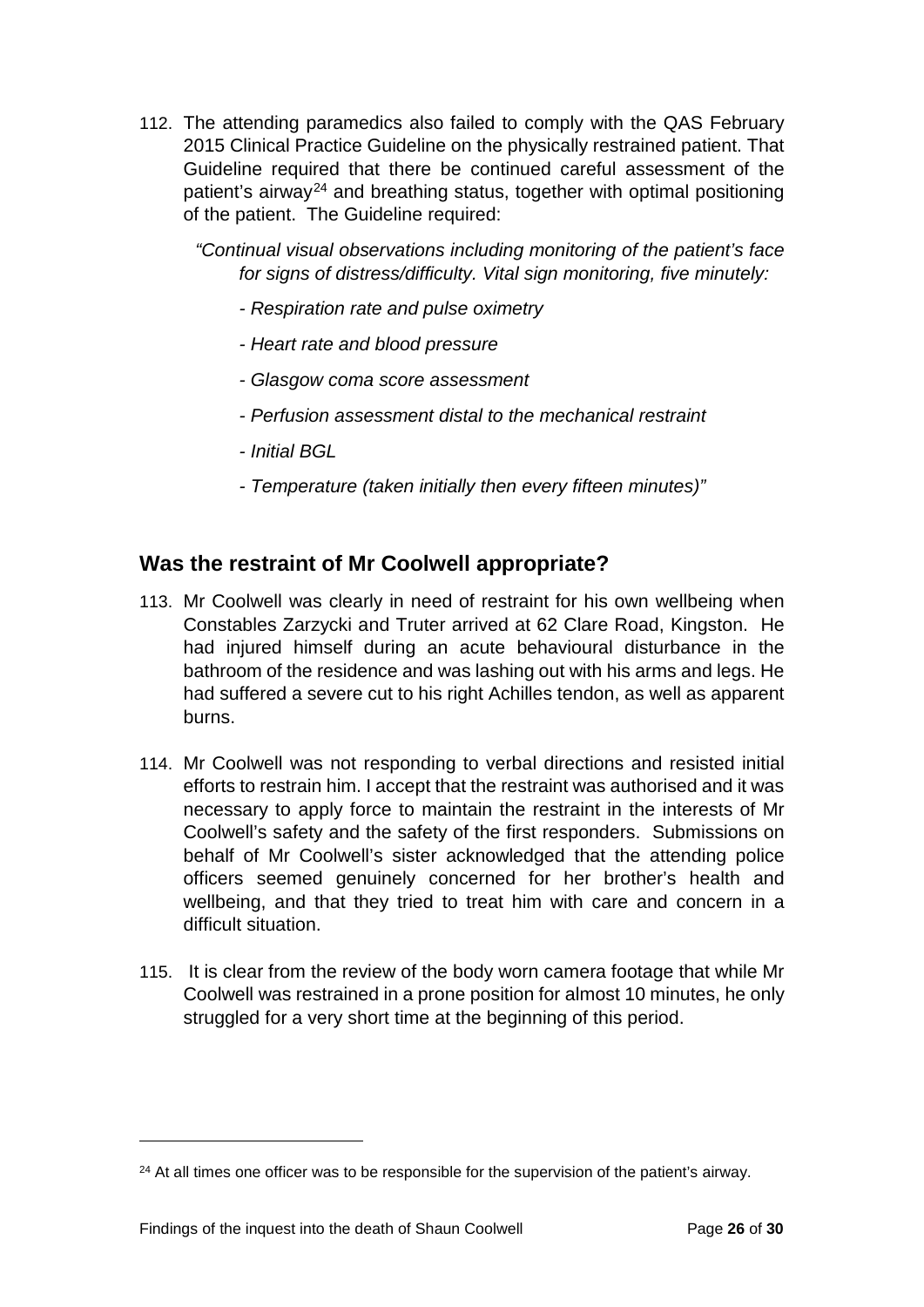- 116. The evidence of Dr Storey and Dr Duflou was that restraint of Mr Coolwell in a prone position was a factor that contributed to his death but having regard to the multifactorial causes of the death I cannot conclude that the restraint alone caused Mr Coolwell's death.
- 117. However, I agree with the submissions on behalf of Mr Coolwell's sister that restraint was not required from two minutes after Constable Wallis arrived. Instead, Mr Coolwell required urgent medical attention. I also agree that although the police officers were not the correct people to administer that medical attention, they should have recognised from their own observations in relation to Mr Coolwell's pulse, breathing and vomiting that restraint was no longer required.
- 118. The contribution of the restraint to the death could have been minimised if Mr Coolwell was moved from the prone position after he stopped resisting, and his vital signs were continuously monitored. While I acknowledge that Constable Truter made efforts to keep Mr Coolwell's shoulder off the floor, it should have been possible to roll him on to his side with the handcuffs in place. In addition, although the police officers were attempting to monitor his pulse and breathing, Mr Coolwell's vital signs were not adequately checked or monitored during the restraint despite the presence of two advanced care paramedics and a critical care paramedic.
- 119. As Dr Rashford noted in his report, the sudden change in Mr Coolwell's agitated state should have resulted in a very detailed review of his condition. The paramedics and police officers who were present interpreted Mr Coolwell's behaviour as compliance with the restraint. There was a basic failure to recognise and respond to his clinical deterioration.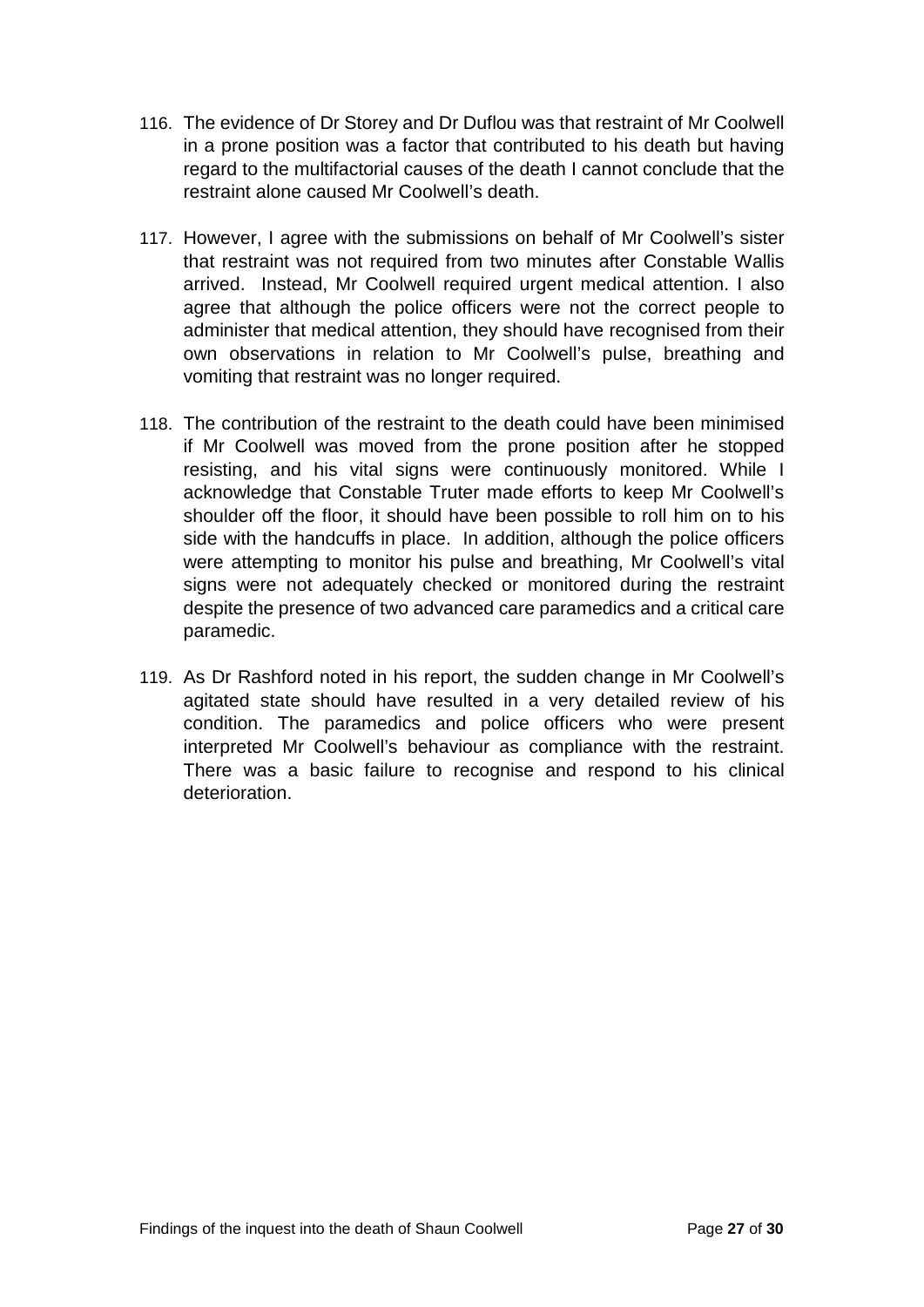## <span id="page-30-0"></span>**Findings required by s. 45**

120. I am required to find, as far as is possible, the medical cause of death, who the deceased person was and when, where and how he came by his death. After considering all the evidence, including the material contained in the exhibits, I am able to make the following findings:

<span id="page-30-1"></span>**Identity of the deceased** - Shaun Charles Coolwell

- <span id="page-30-2"></span>**How he died** – Mr Coolwell died after he was physically restrained by police officers in a prone position in the hallway at his sister's residence. Police were called to help ambulance officers give first aid to Mr Coolwell after he had injured himself during a drug induced acute behavioural disturbance. After Mr Coolwell became unresponsive during the restraint, he was given a midazolam injection for sedation. At the time of his death he was affected by amphetamines and had severe coronary atherosclerosis. It was not possible to separate the various factors that contributed to Mr Coolwell's death.
- <span id="page-30-3"></span>**Place of death** – Logan Hospital, Logan in the State of Queensland
- <span id="page-30-4"></span>**Date of death–** 2 October 2015
- <span id="page-30-5"></span>**Cause of death** – Mr Coolwell died as a result of cardiorespiratory arrest during restraint, involving a predisposition to cardiac arrhythmia because of the effects of advanced coronary artery disease, methamphetamine use, injuries and stress.

#### <span id="page-30-6"></span>**Comments and recommendations**

- 121. Section 46 of the *Coroners Act 2003* provides that a coroner may comment on anything connected with a death that relates to public health or safety, the administration of justice or ways to prevent deaths from happening in similar circumstances in the future.
- 122. Counsel assisting submitted that an area where consideration may be given to ways to prevent similar deaths concerned the inappropriate administration of midazolam. However, it was noted that the need for such a recommendation had been overtaken by a change in Queensland Ambulance Service practice.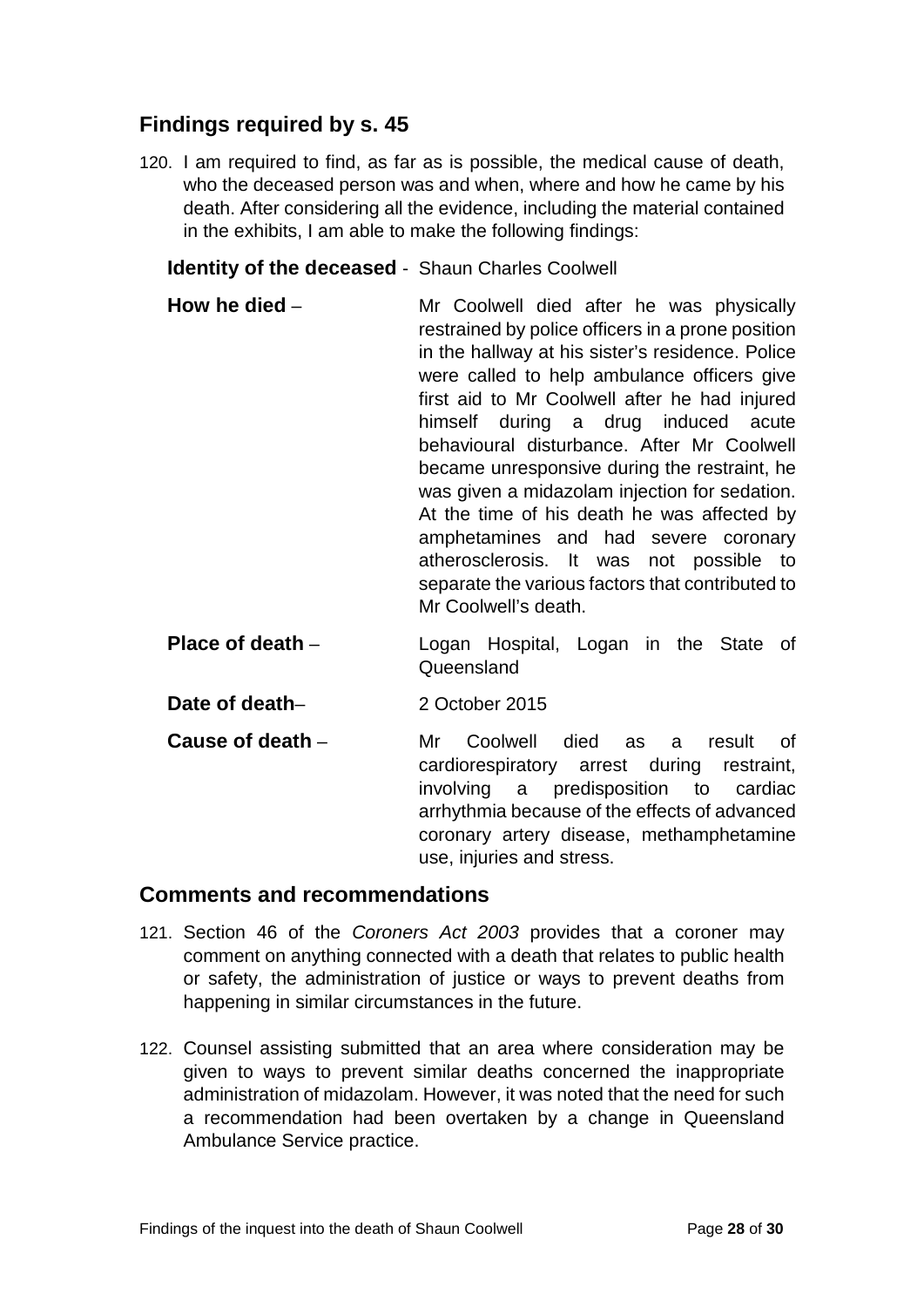- 123. As Dr Rashford noted in his report, midazolam is no longer used by QAS paramedics in sedating violent or aggressive patients. The drug now used is droperidol, which is not a respiratory suppressant. Permission may be sought to administer midazolam only in circumstances where a person with an acute behavioural disturbance with a SAT score of at least +2 is unresponsive to droperidol. [25](#page-31-0)
- 124. The QAS has also revised its training on responding to patients with acute behavioural disturbance, and the relevant Clinical Practice Guidelines and Procedures have been reviewed and enhanced.
- 125. Counsel assisting also submitted that while the first responders to Mr Coolwell's predicament acted professionally and in good faith, that did not alleviate the fact that the police officers misunderstood his medical condition in that they interpreted his agonal breathing as mere compliance with the restraint. It was submitted that to prevent further misunderstandings the QPS should incorporate a practical understanding of agonal breathing in its first aid and restraint training to enable a better appreciation of the distinction between respiratory suppression and compliance.
- 126. Submissions on behalf of the QAS noted that the need for paramedics and police officers to attend presentations of acute behavioural disturbance are likely to increase with widespread use of illicit stimulant medication, excessive alcohol intoxication and mental illness. Dr Rashford agreed that there was a need for the QPS and QAS to better understand each other's roles, and to improve how they work together given that QPS officers are often first on the scene because of the safety issues that arise in these cases.
- 127. The QAS submissions also recommended that the QAS have access to police investigation material, such as body worn camera footage, in a timely manner to inform the QAS investigation of the actions of paramedics. It was apparent in this case that the paramedics failed to appreciate the extent to which Mr Coolwell had deteriorated during the restraint until they viewed the body worn camera footage of officers Wallis and Armstrong. There are existing mechanisms within the QPS to review critical incidents and it may be appropriate to use those forums for both agencies to enhance working relationships following an adverse event.

<span id="page-31-0"></span><sup>25</sup> QAS Drug Therapy protocols: midazolam, January 2019. [https://www.ambulance.qld.gov.au/docs/clinical/dtprotocols/DTP\\_Midazolam.pdf](https://www.ambulance.qld.gov.au/docs/clinical/dtprotocols/DTP_Midazolam.pdf)